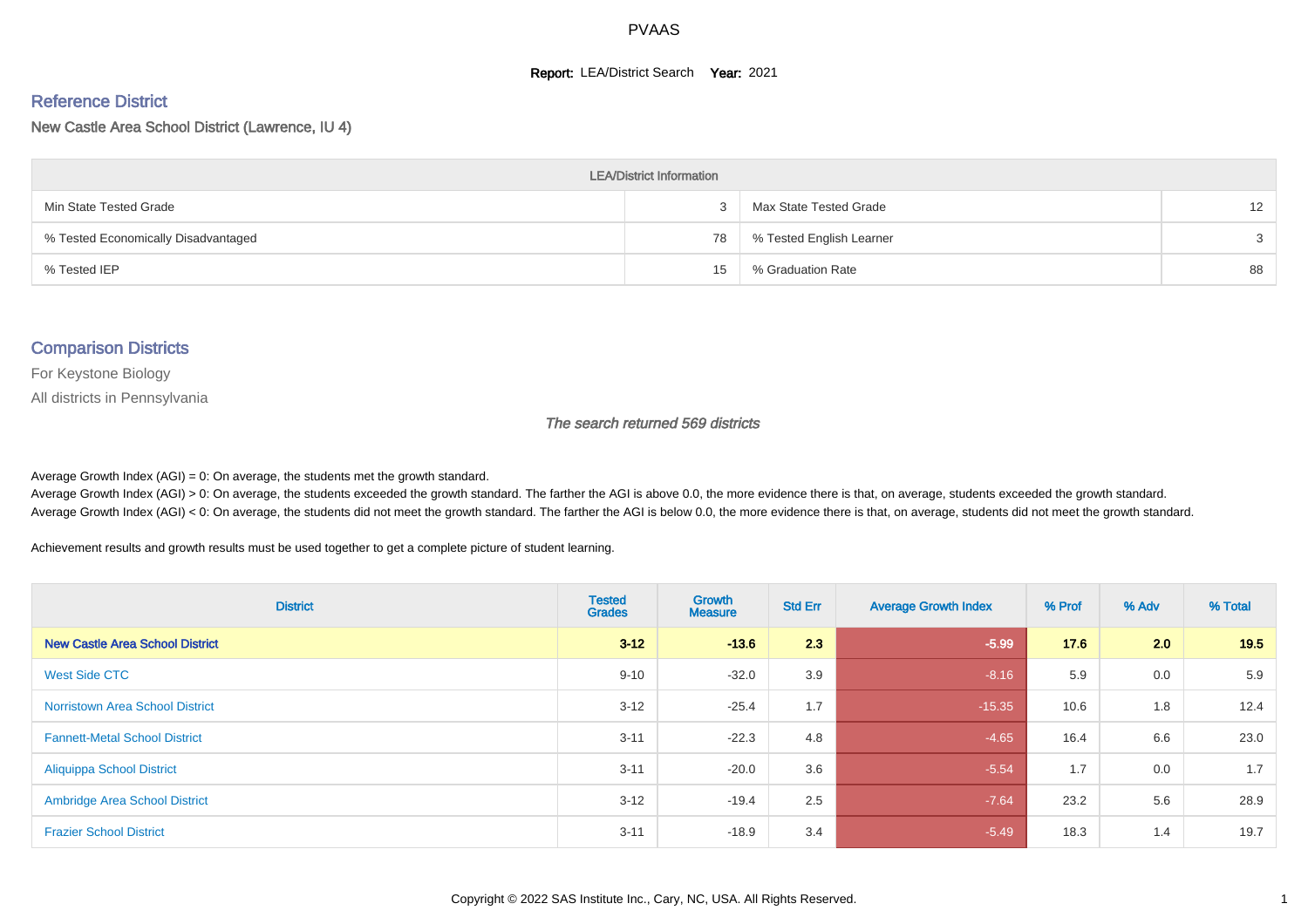| <b>District</b>                                    | <b>Tested</b><br><b>Grades</b> | <b>Growth</b><br><b>Measure</b> | <b>Std Err</b> | <b>Average Growth Index</b> | % Prof | % Adv   | % Total |
|----------------------------------------------------|--------------------------------|---------------------------------|----------------|-----------------------------|--------|---------|---------|
| <b>New Castle Area School District</b>             | $3 - 12$                       | $-13.6$                         | 2.3            | $-5.99$                     | 17.6   | 2.0     | 19.5    |
| <b>Big Beaver Falls Area School District</b>       | $3 - 11$                       | $-17.9$                         | 2.8            | $-6.27$                     | 9.4    | 2.8     | 12.2    |
| <b>Muhlenberg School District</b>                  | $3 - 10$                       | $-17.8$                         | 1.9            | $-9.34$                     | 12.4   | 4.6     | 17.0    |
| <b>York City School District</b>                   | $3-12$                         | $-17.7$                         | 1.8            | $-10.05$                    | 3.2    | 0.7     | 3.9     |
| <b>Cheltenham School District</b>                  | $3 - 11$                       | $-17.6$                         | 2.0            | $-8.74$                     | 24.4   | 8.3     | 32.6    |
| Imhotep Institute Charter High School              | $9 - 11$                       | $-17.6$                         | 5.8            | $-3.03$                     | 15.4   | 0.0     | 15.4    |
| <b>Williamsburg Community School District</b>      | $3 - 11$                       | $-16.9$                         | 4.1            | $-4.14$                     | 22.4   | $0.0\,$ | 22.4    |
| <b>Allentown City School District</b>              | $3 - 12$                       | $-16.9$                         | 1.4            | $-12.37$                    | 5.9    | 0.4     | 6.3     |
| <b>Chartiers-Houston School District</b>           | $3 - 10$                       | $-16.5$                         | 3.5            | $-4.79$                     | 26.3   | 6.6     | 32.9    |
| Meyersdale Area School District                    | $3 - 11$                       | $-16.1$                         | 3.3            | $-4.94$                     | 20.3   | 5.8     | 26.1    |
| <b>Washington School District</b>                  | $3 - 11$                       | $-15.9$                         | 2.9            | $-5.44$                     | 12.9   | 1.7     | 14.7    |
| <b>North Hills School District</b>                 | $3 - 11$                       | $-15.8$                         | 1.8            | $-8.84$                     | 26.4   | 19.8    | 46.2    |
| La Academia Partnership Charter School             | $6 - 11$                       | $-15.5$                         | 5.7            | $-2.70$                     | 2.3    | 0.0     | 2.3     |
| <b>Turkeyfoot Valley Area School District</b>      | $3 - 12$                       | $-15.4$                         | 5.8            | $-2.66$                     | 3.8    | $3.8\,$ | 7.6     |
| <b>Lincoln Park Performing Arts Charter School</b> | $7 - 11$                       | $-14.9$                         | 2.7            | $-5.45$                     | 39.3   | 8.9     | 48.2    |
| Philadelphia Academy Charter School                | $3 - 11$                       | $-14.7$                         | 2.7            | $-5.42$                     | 21.6   | 3.9     | 25.5    |
| <b>Hanover Area School District</b>                | $3 - 11$                       | $-14.7$                         | 4.7            | $-3.13$                     | 12.1   | 3.0     | 15.2    |
| <b>Executive Education Academy Charter School</b>  | $3 - 10$                       | $-14.6$                         | 3.0            | $-4.81$                     | 8.5    | $1.2$   | 9.8     |
| <b>Shade-Central City School District</b>          | $3 - 11$                       | $-14.6$                         | 4.0            | $-3.68$                     | 9.6    | 0.0     | 9.6     |
| <b>Northwestern School District</b>                | $3 - 11$                       | $-14.6$                         | 3.2            | $-4.51$                     | 32.5   | 13.7    | 46.2    |
| <b>Butler Area School District</b>                 | $3 - 11$                       | $-14.1$                         | 1.5            | $-9.60$                     | 26.4   | 11.1    | 37.5    |
| <b>Greater Latrobe School District</b>             | $3 - 11$                       | $-14.1$                         | 2.0            | $-7.14$                     | 41.0   | 12.6    | 53.6    |
| <b>California Area School District</b>             | $3 - 10$                       | $-13.7$                         | 4.5            | $-3.06$                     | 41.7   | 16.7    | 58.3    |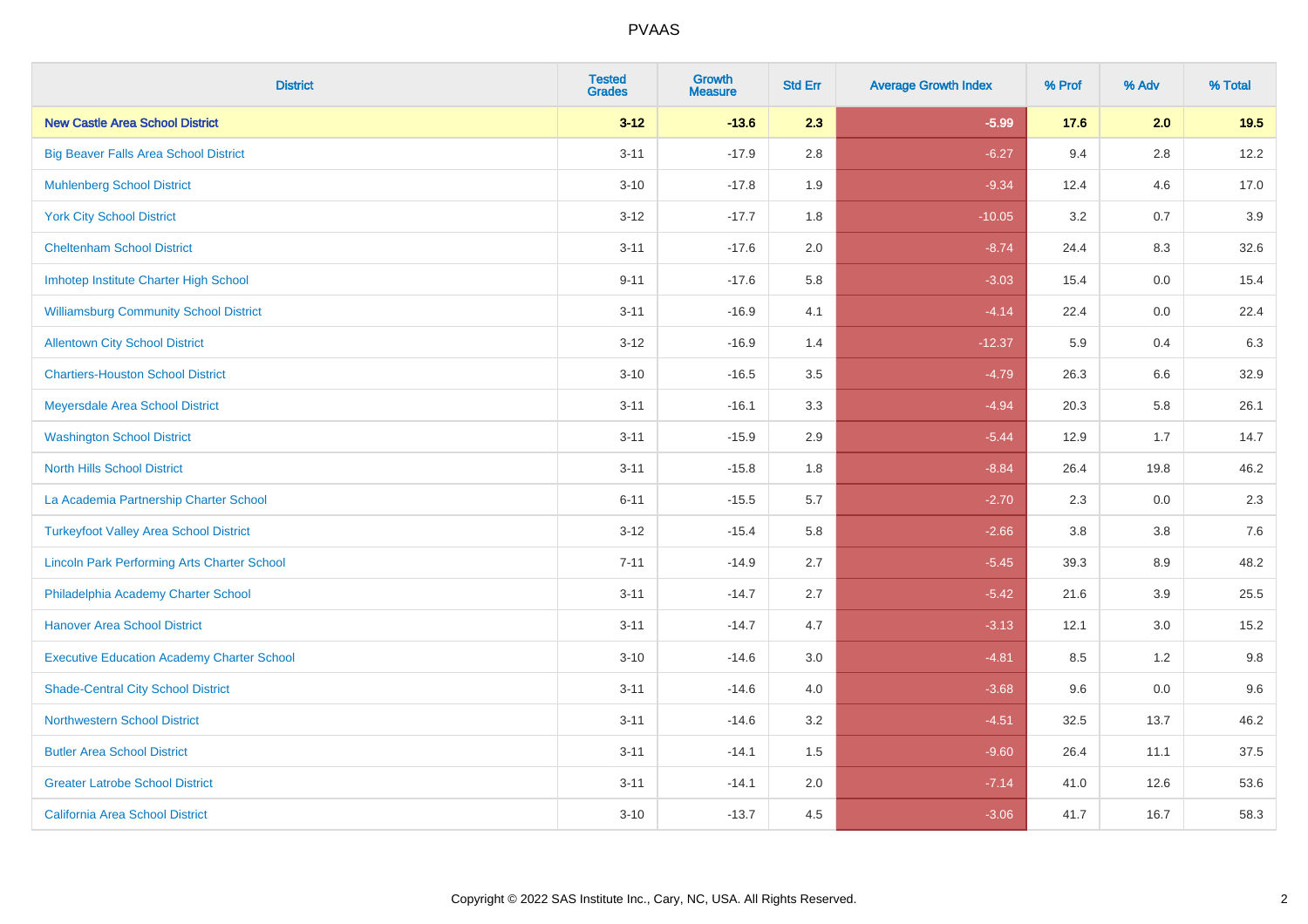| <b>District</b>                                | <b>Tested</b><br><b>Grades</b> | <b>Growth</b><br><b>Measure</b> | <b>Std Err</b> | <b>Average Growth Index</b> | % Prof | % Adv   | % Total |
|------------------------------------------------|--------------------------------|---------------------------------|----------------|-----------------------------|--------|---------|---------|
| <b>New Castle Area School District</b>         | $3 - 12$                       | $-13.6$                         | 2.3            | $-5.99$                     | 17.6   | 2.0     | 19.5    |
| <b>New Castle Area School District</b>         | $3 - 12$                       | $-13.6$                         | 2.3            | $-5.99$                     | 17.6   | 2.0     | 19.5    |
| <b>Central Fulton School District</b>          | $3 - 11$                       | $-13.3$                         | 3.2            | $-4.20$                     | 18.1   | 9.7     | 27.8    |
| <b>Panther Valley School District</b>          | $3-12$                         | $-13.3$                         | 3.2            | $-4.10$                     | 31.5   | 4.1     | 35.6    |
| <b>Greenville Area School District</b>         | $3 - 11$                       | $-13.2$                         | 3.0            | $-4.45$                     | 32.1   | 4.6     | 36.7    |
| Morrisville Borough School District            | $3 - 11$                       | $-13.1$                         | 3.7            | $-3.52$                     | 4.9    | 1.6     | 6.6     |
| <b>Tussey Mountain School District</b>         | $3 - 12$                       | $-13.0$                         | 3.3            | $-3.93$                     | 11.1   | 3.2     | 14.3    |
| <b>Riverview School District</b>               | $3 - 11$                       | $-13.0$                         | 4.0            | $-3.29$                     | 43.1   | 7.8     | 51.0    |
| <b>Pittsburgh School District</b>              | $3 - 11$                       | $-13.0$                         | 1.1            | $-12.25$                    | 16.1   | 6.5     | 22.6    |
| <b>Tacony Academy Charter School</b>           | $3 - 11$                       | $-12.9$                         | 3.3            | $-3.90$                     | 8.6    | 1.4     | 10.0    |
| <b>Central Cambria School District</b>         | $3 - 11$                       | $-12.7$                         | 2.3            | $-5.61$                     | 19.4   | 7.4     | 26.9    |
| <b>Neshannock Township School District</b>     | $3 - 10$                       | $-12.5$                         | 2.7            | $-4.73$                     | 29.0   | 13.0    | 42.0    |
| <b>Ellwood City Area School District</b>       | $3 - 11$                       | $-12.5$                         | 3.1            | $-4.00$                     | 26.7   | 8.7     | 35.4    |
| <b>Southmoreland School District</b>           | $3 - 11$                       | $-12.5$                         | 3.1            | $-4.04$                     | 33.3   | 15.5    | 48.8    |
| <b>Wilkes-Barre Area School District</b>       | $3 - 11$                       | $-12.4$                         | 2.4            | $-5.18$                     | 14.2   | 3.7     | 17.9    |
| <b>Hanover Public School District</b>          | $3 - 11$                       | $-12.4$                         | 2.7            | $-4.50$                     | 22.7   | $6.2\,$ | 28.9    |
| <b>Girard School District</b>                  | $3 - 11$                       | $-12.3$                         | 2.6            | $-4.76$                     | 29.7   | 18.9    | 48.6    |
| <b>Dunmore School District</b>                 | $3 - 11$                       | $-12.2$                         | 2.7            | $-4.51$                     | 15.0   | 5.3     | 20.4    |
| <b>Mcguffey School District</b>                | $3 - 11$                       | $-12.1$                         | 3.0            | $-4.06$                     | 12.8   | 5.9     | 18.6    |
| Jefferson-Morgan School District               | $3 - 10$                       | $-12.0$                         | 3.9            | $-3.09$                     | 28.6   | 6.1     | 34.7    |
| <b>West Mifflin Area School District</b>       | $3-12$                         | $-11.9$                         | 2.5            | $-4.77$                     | 15.9   | 4.0     | 19.9    |
| <b>Windber Area School District</b>            | $3 - 11$                       | $-11.9$                         | 3.0            | $-3.94$                     | 41.0   | 10.3    | 51.3    |
| Lehigh Valley Charter High School For The Arts | $9 - 10$                       | $-11.8$                         | 2.5            | $-4.76$                     | 28.9   | 5.7     | 34.6    |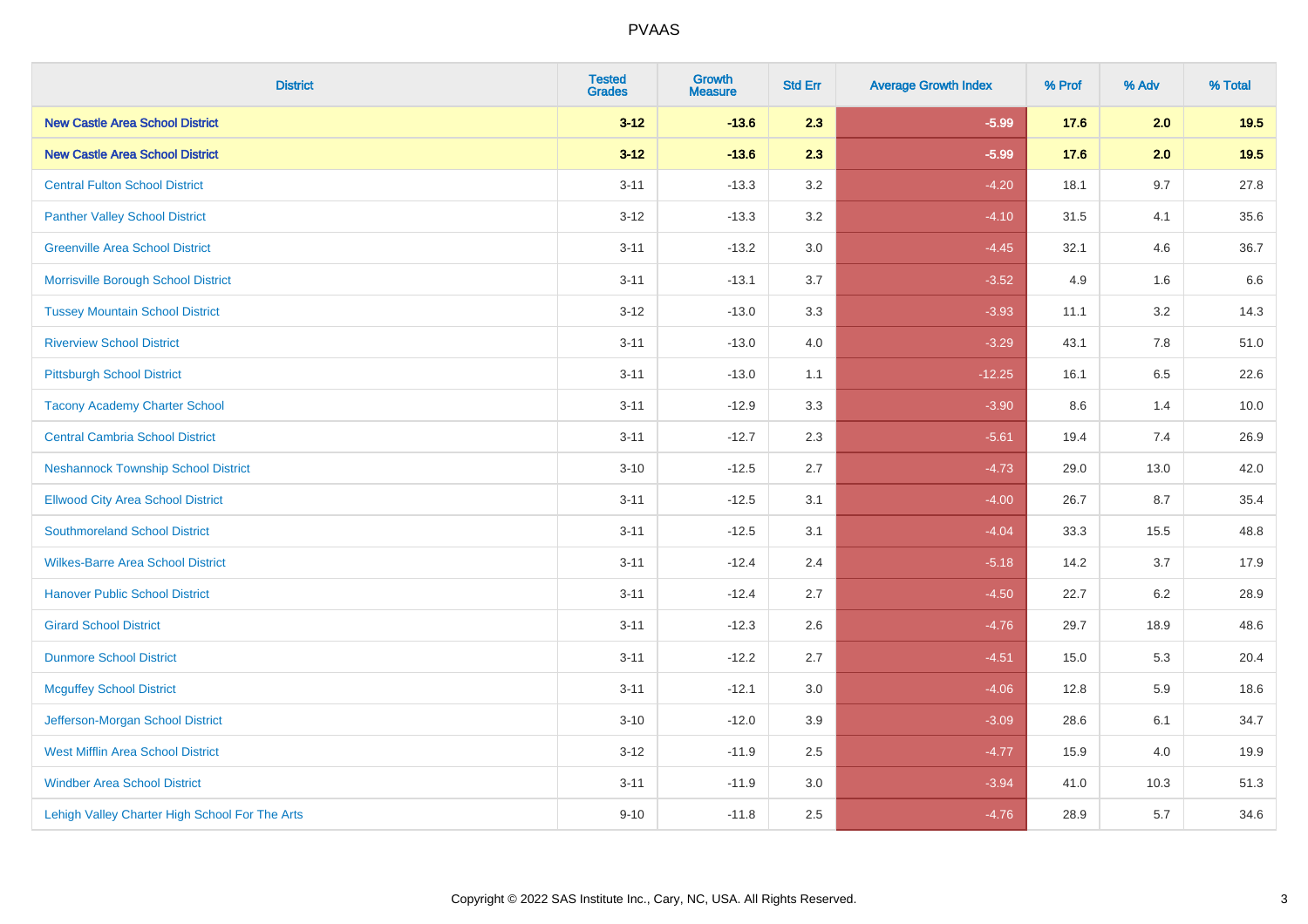| <b>District</b>                               | <b>Tested</b><br><b>Grades</b> | <b>Growth</b><br><b>Measure</b> | <b>Std Err</b> | <b>Average Growth Index</b> | % Prof | % Adv   | % Total |
|-----------------------------------------------|--------------------------------|---------------------------------|----------------|-----------------------------|--------|---------|---------|
| <b>New Castle Area School District</b>        | $3 - 12$                       | $-13.6$                         | 2.3            | $-5.99$                     | 17.6   | 2.0     | 19.5    |
| <b>Derry Area School District</b>             | $3 - 11$                       | $-11.8$                         | 2.6            | $-4.53$                     | 34.8   | 6.1     | 40.9    |
| <b>Moniteau School District</b>               | $3 - 11$                       | $-11.8$                         | 2.9            | $-4.07$                     | 22.6   | $5.0\,$ | 27.6    |
| Jefferson County-Dubois AVTS                  | $9 - 11$                       | $-11.7$                         | 3.1            | $-3.72$                     | 17.6   | 2.8     | 20.4    |
| <b>Williamsport Area School District</b>      | $3 - 11$                       | $-11.7$                         | 1.4            | $-8.29$                     | 18.2   | 10.5    | 28.7    |
| <b>Forbes Road School District</b>            | $3 - 11$                       | $-11.5$                         | 4.7            | $-2.43$                     | 23.1   | 10.3    | 33.3    |
| <b>Old Forge School District</b>              | $3 - 12$                       | $-11.3$                         | 3.1            | $-3.62$                     | 28.6   | 13.2    | 41.8    |
| <b>Burgettstown Area School District</b>      | $3 - 11$                       | $-11.2$                         | 3.2            | $-3.46$                     | 16.0   | 2.7     | 18.7    |
| <b>Mid Valley School District</b>             | $3 - 10$                       | $-11.1$                         | 2.7            | $-4.07$                     | 28.3   | 8.1     | 36.4    |
| Lackawanna Trail School District              | $3 - 10$                       | $-11.0$                         | 3.3            | $-3.35$                     | 13.1   | 18.0    | 31.2    |
| <b>York Co School Of Technology</b>           | $9 - 12$                       | $-10.9$                         | 1.6            | $-6.79$                     | 22.6   | 4.0     | 26.6    |
| <b>East Lycoming School District</b>          | $3 - 11$                       | $-10.9$                         | 2.1            | $-5.08$                     | 22.5   | 8.2     | 30.8    |
| Jim Thorpe Area School District               | $3 - 11$                       | $-10.9$                         | 2.4            | $-4.48$                     | 19.5   | $6.0\,$ | 25.5    |
| <b>Ligonier Valley School District</b>        | $3 - 11$                       | $-10.8$                         | 3.1            | $-3.43$                     | 34.1   | 5.8     | 39.9    |
| <b>General Mclane School District</b>         | $3 - 11$                       | $-10.7$                         | 2.4            | $-4.40$                     | 34.0   | 15.6    | 49.6    |
| <b>Mohawk Area School District</b>            | $3 - 11$                       | $-10.5$                         | 2.8            | $-3.75$                     | 35.1   | 10.6    | 45.7    |
| <b>Kennett Consolidated School District</b>   | $3 - 11$                       | $-10.4$                         | 1.7            | $-6.27$                     | 28.7   | 14.0    | 42.7    |
| <b>Commodore Perry School District</b>        | $3 - 11$                       | $-10.4$                         | 4.5            | $-2.30$                     | 29.4   | 5.9     | 35.3    |
| <b>Hempfield Area School District</b>         | $3 - 12$                       | $-10.2$                         | 1.6            | $-6.37$                     | 28.1   | 19.2    | 47.3    |
| <b>Scranton School District</b>               | $3 - 12$                       | $-10.1$                         | 2.5            | $-4.04$                     | 20.0   | 7.7     | 27.7    |
| <b>Milton Area School District</b>            | $3 - 11$                       | $-10.1$                         | 2.5            | $-4.04$                     | 23.0   | 11.3    | 34.2    |
| <b>Lancaster School District</b>              | $3 - 12$                       | $-10.0$                         | 1.4            | $-7.22$                     | 9.0    | 3.9     | 12.8    |
| <b>Clarion-Limestone Area School District</b> | $3 - 12$                       | $-10.0$                         | 3.6            | $-2.76$                     | 28.3   | 20.0    | 48.3    |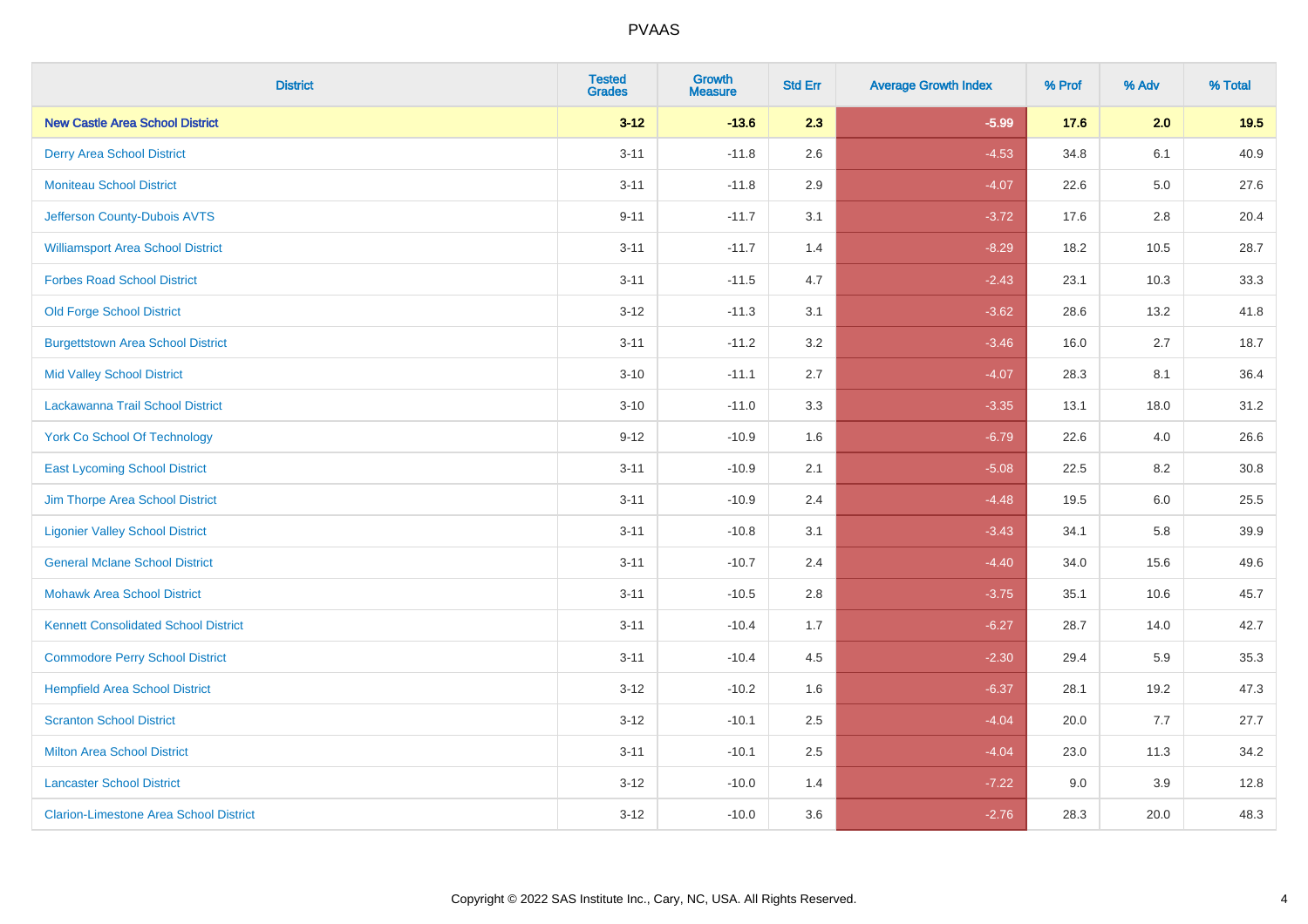| <b>District</b>                                | <b>Tested</b><br><b>Grades</b> | <b>Growth</b><br><b>Measure</b> | <b>Std Err</b> | <b>Average Growth Index</b> | % Prof | % Adv | % Total |
|------------------------------------------------|--------------------------------|---------------------------------|----------------|-----------------------------|--------|-------|---------|
| <b>New Castle Area School District</b>         | $3 - 12$                       | $-13.6$                         | 2.3            | $-5.99$                     | 17.6   | 2.0   | 19.5    |
| <b>Deer Lakes School District</b>              | $3 - 11$                       | $-10.0$                         | 2.5            | $-4.02$                     | 27.7   | 9.9   | 37.6    |
| <b>Lawrence County CTC</b>                     | $10 - 11$                      | $-9.8$                          | 3.7            | $-2.68$                     | 7.3    | 0.0   | 7.3     |
| <b>Big Spring School District</b>              | $3 - 11$                       | $-9.8$                          | 2.3            | $-4.32$                     | 23.6   | 12.9  | 36.5    |
| <b>West York Area School District</b>          | $3 - 12$                       | $-9.8$                          | 2.7            | $-3.57$                     | 21.9   | 10.9  | 32.8    |
| <b>Mastery Charter School - Gratz Campus</b>   | $7 - 10$                       | $-9.5$                          | 4.6            | $-2.09$                     | 0.0    | 3.4   | 3.4     |
| Jamestown Area School District                 | $3 - 11$                       | $-9.5$                          | 4.1            | $-2.33$                     | 41.5   | 4.9   | 46.3    |
| <b>Antietam School District</b>                | $3 - 10$                       | $-9.5$                          | 3.7            | $-2.57$                     | 20.9   | 1.5   | 22.4    |
| <b>Coatesville Area School District</b>        | $3 - 11$                       | $-9.5$                          | 1.6            | $-5.81$                     | 12.8   | 3.3   | 16.2    |
| <b>Plum Borough School District</b>            | $3 - 11$                       | $-9.4$                          | 2.4            | $-3.98$                     | 32.9   | 27.4  | 60.4    |
| Insight PA Cyber Charter School                | $3 - 11$                       | $-9.4$                          | 5.8            | $-1.62$                     | 25.6   | 4.6   | 30.2    |
| <b>Western Beaver County School District</b>   | $3 - 11$                       | $-9.3$                          | 4.2            | $-2.20$                     | 45.1   | 3.9   | 49.0    |
| <b>Carbon Career &amp; Technical Institute</b> | $9 - 11$                       | $-9.3$                          | 3.2            | $-2.92$                     | 19.6   | 2.2   | 21.7    |
| <b>Chartiers Valley School District</b>        | $3 - 11$                       | $-9.1$                          | 2.1            | $-4.23$                     | 20.7   | 17.4  | 38.0    |
| <b>South Park School District</b>              | $3 - 11$                       | $-8.8$                          | 2.5            | $-3.46$                     | 28.1   | 17.0  | 45.2    |
| <b>Grove City Area School District</b>         | $3 - 12$                       | $-8.8$                          | 2.3            | $-3.89$                     | 25.6   | 16.4  | 42.0    |
| <b>Trinity Area School District</b>            | $3 - 11$                       | $-8.7$                          | 1.8            | $-4.87$                     | 20.9   | 9.8   | 30.8    |
| <b>Union City Area School District</b>         | $3 - 12$                       | $-8.7$                          | 3.3            | $-2.59$                     | 29.7   | 10.9  | 40.6    |
| <b>Shanksville-Stonycreek School District</b>  | $3 - 10$                       | $-8.6$                          | 5.5            | $-1.55$                     | 17.6   | 23.5  | 41.2    |
| Southern Columbia Area School District         | $3 - 11$                       | $-8.5$                          | 3.0            | $-2.83$                     | 30.5   | 12.8  | 43.3    |
| <b>Interboro School District</b>               | $3 - 12$                       | $-8.4$                          | 2.0            | $-4.27$                     | 27.6   | 6.4   | 34.1    |
| <b>Montoursville Area School District</b>      | $3 - 12$                       | $-8.4$                          | 2.6            | $-3.17$                     | 38.8   | 18.2  | 57.0    |
| Salisbury-Elk Lick School District             | $3 - 11$                       | $-8.4$                          | 5.8            | $-1.45$                     | 33.3   | 5.6   | 38.9    |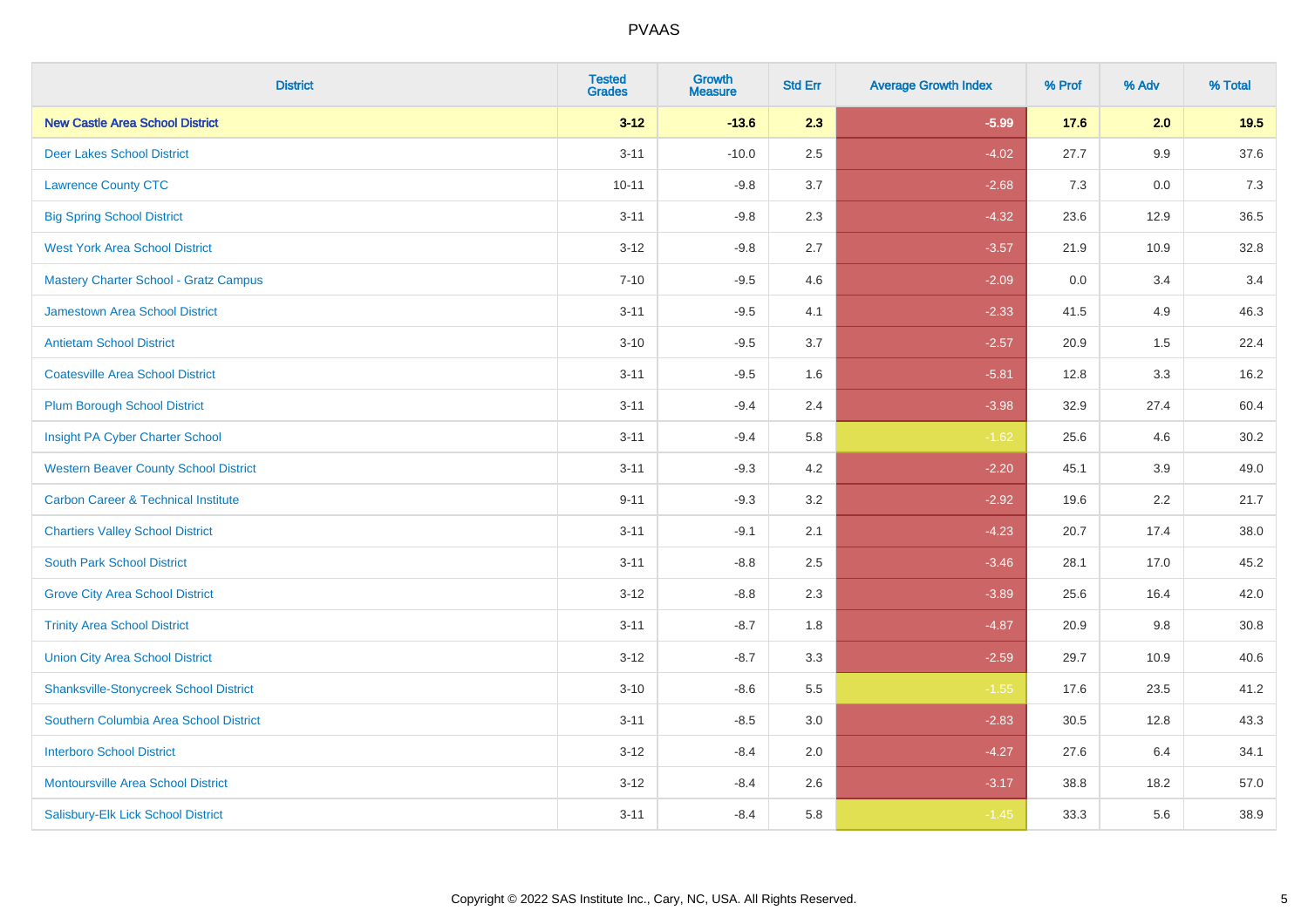| <b>District</b>                               | <b>Tested</b><br><b>Grades</b> | <b>Growth</b><br><b>Measure</b> | <b>Std Err</b> | <b>Average Growth Index</b> | % Prof | % Adv | % Total |
|-----------------------------------------------|--------------------------------|---------------------------------|----------------|-----------------------------|--------|-------|---------|
| <b>New Castle Area School District</b>        | $3 - 12$                       | $-13.6$                         | 2.3            | $-5.99$                     | 17.6   | 2.0   | 19.5    |
| <b>Shikellamy School District</b>             | $3 - 10$                       | $-8.3$                          | 2.4            | $-3.42$                     | 20.8   | 18.5  | 39.2    |
| <b>Achievement House Charter School</b>       | $7 - 11$                       | $-8.2$                          | 3.6            | $-2.28$                     | 16.7   | 2.8   | 19.4    |
| <b>Pittston Area School District</b>          | $3 - 11$                       | $-8.2$                          | 2.2            | $-3.75$                     | 26.7   | 14.8  | 41.5    |
| <b>West Greene School District</b>            | $3 - 11$                       | $-8.1$                          | 3.9            | $-2.08$                     | 31.0   | 11.9  | 42.9    |
| Boys Latin Of Philadelphia Charter School     | $6 - 12$                       | $-8.0$                          | 2.7            | $-3.02$                     | 1.4    | 0.0   | 1.4     |
| <b>Jenkintown School District</b>             | $3 - 11$                       | $-7.9$                          | 4.1            | $-1.92$                     | 34.1   | 27.3  | 61.4    |
| <b>Mount Carmel Area School District</b>      | $3 - 11$                       | $-7.9$                          | 2.3            | $-3.38$                     | 18.2   | 4.4   | 22.6    |
| Philadelphia City School District             | $3 - 12$                       | $-7.8$                          | 0.6            | $-13.43$                    | 16.4   | 6.5   | 22.9    |
| <b>Somerset Area School District</b>          | $3 - 11$                       | $-7.6$                          | 2.4            | $-3.17$                     | 21.0   | 14.5  | 35.5    |
| Octorara Area School District                 | $3 - 11$                       | $-7.5$                          | 3.2            | $-2.35$                     | 26.1   | 17.0  | 43.2    |
| <b>Redbank Valley School District</b>         | $3 - 11$                       | $-7.5$                          | 3.1            | $-2.41$                     | 12.4   | 10.6  | 23.1    |
| <b>Blairsville-Saltsburg School District</b>  | $3 - 11$                       | $-7.5$                          | 2.8            | $-2.67$                     | 20.1   | 8.2   | 28.3    |
| <b>Bristol Township School District</b>       | $3 - 11$                       | $-7.4$                          | 1.4            | $-5.32$                     | 13.8   | 4.6   | 18.4    |
| <b>West Middlesex Area School District</b>    | $3 - 10$                       | $-7.4$                          | 3.5            | $-2.11$                     | 32.0   | 9.6   | 41.6    |
| Lincoln Leadership Academy Charter School     | $3 - 12$                       | $-7.4$                          | 3.7            | $-1.99$                     | 6.4    | 2.1   | 8.5     |
| Catasauqua Area School District               | $3 - 12$                       | $-7.3$                          | 2.8            | $-2.58$                     | 27.1   | 11.2  | 38.3    |
| <b>Innovative Arts Academy Charter School</b> | $6 - 11$                       | $-7.2$                          | 2.5            | $-2.83$                     | 2.0    | 0.0   | 2.0     |
| <b>Keystone Oaks School District</b>          | $3 - 11$                       | $-7.2$                          | 2.3            | $-3.14$                     | 30.0   | 11.1  | 41.0    |
| Karns City Area School District               | $3 - 11$                       | $-7.2$                          | 2.6            | $-2.71$                     | 26.4   | 20.8  | 47.2    |
| <b>Columbia-Montour AVTS</b>                  | $9 - 10$                       | $-7.1$                          | 2.8            | $-2.52$                     | 19.5   | 3.2   | 22.7    |
| <b>Carmichaels Area School District</b>       | $3 - 10$                       | $-7.0$                          | 3.1            | $-2.30$                     | 17.8   | 9.6   | 27.4    |
| <b>Sto-Rox School District</b>                | $3 - 10$                       | $-7.0$                          | 3.5            | $-1.99$                     | 3.2    | 0.0   | 3.2     |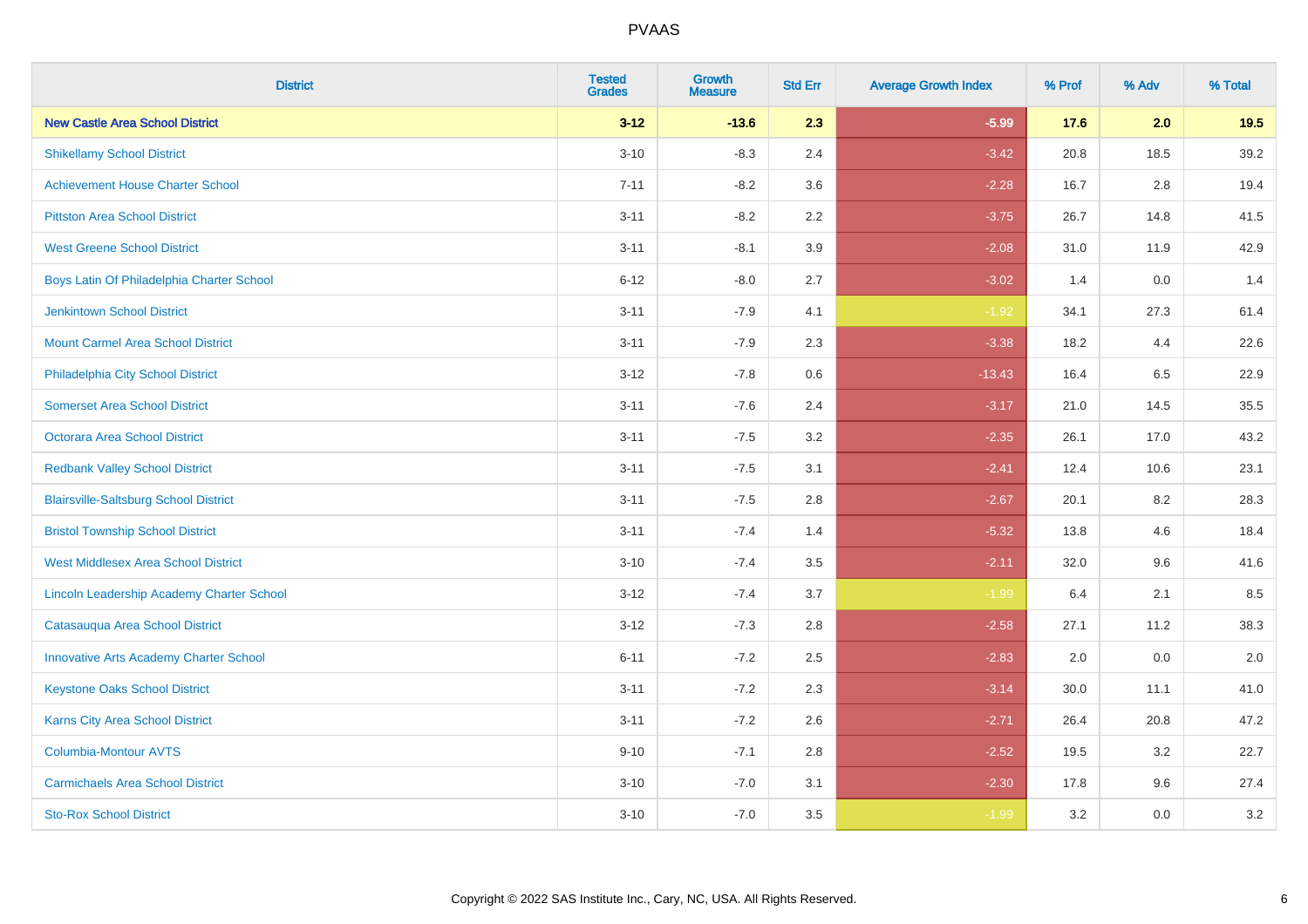| <b>District</b>                                        | <b>Tested</b><br><b>Grades</b> | <b>Growth</b><br><b>Measure</b> | <b>Std Err</b> | <b>Average Growth Index</b> | % Prof | % Adv | % Total |
|--------------------------------------------------------|--------------------------------|---------------------------------|----------------|-----------------------------|--------|-------|---------|
| <b>New Castle Area School District</b>                 | $3 - 12$                       | $-13.6$                         | 2.3            | $-5.99$                     | 17.6   | 2.0   | 19.5    |
| <b>Berwick Area School District</b>                    | $3 - 11$                       | $-6.9$                          | 2.4            | $-2.84$                     | 22.3   | 11.5  | 33.8    |
| <b>Richland School District</b>                        | $3 - 11$                       | $-6.9$                          | 2.6            | $-2.63$                     | 40.1   | 20.9  | 61.0    |
| <b>Greensburg Salem School District</b>                | $3 - 11$                       | $-6.9$                          | 2.2            | $-3.06$                     | 30.3   | 13.3  | 43.6    |
| <b>Corry Area School District</b>                      | $3 - 11$                       | $-6.8$                          | 2.3            | $-3.01$                     | 24.0   | 8.8   | 32.8    |
| <b>Greater Nanticoke Area School District</b>          | $3 - 12$                       | $-6.8$                          | 2.6            | $-2.58$                     | 15.2   | 8.9   | 24.1    |
| <b>Millersburg Area School District</b>                | $3 - 11$                       | $-6.6$                          | 3.4            | $-1.92$                     | 24.1   | 10.3  | 34.5    |
| <b>Sharon City School District</b>                     | $3 - 11$                       | $-6.5$                          | 2.3            | $-2.79$                     | 13.1   | 5.0   | 18.1    |
| <b>Keystone Education Center Charter School</b>        | $3 - 12$                       | $-6.5$                          | 5.1            | $-1.28$                     | 0.0    | 0.0   | 0.0     |
| <b>Union Area School District</b>                      | $3 - 11$                       | $-6.5$                          | 3.8            | $-1.70$                     | 30.6   | 12.2  | 42.9    |
| Perseus House Charter School Of Excellence             | $6 - 11$                       | $-6.4$                          | 2.6            | $-2.50$                     | 0.9    | 0.0   | 0.9     |
| <b>East Allegheny School District</b>                  | $3 - 11$                       | $-6.4$                          | 3.0            | $-2.11$                     | 21.0   | 7.4   | 28.4    |
| <b>Conemaugh Valley School District</b>                | $3 - 12$                       | $-6.3$                          | 4.1            | $-1.54$                     | 23.7   | 5.1   | 28.8    |
| <b>Wellsboro Area School District</b>                  | $3 - 11$                       | $-6.3$                          | 3.0            | $-2.08$                     | 24.4   | 13.4  | 37.8    |
| <b>Freedom Area School District</b>                    | $3 - 11$                       | $-6.3$                          | 3.1            | $-2.04$                     | 22.9   | 8.4   | 31.3    |
| <b>Riverside School District</b>                       | $3 - 11$                       | $-6.2$                          | 2.7            | $-2.33$                     | 20.8   | 17.0  | 37.7    |
| <b>Environmental Charter School At Frick Park</b>      | $3-9$                          | $-6.2$                          | 3.7            | $-1.67$                     | 25.9   | 3.4   | 29.3    |
| <b>Avonworth School District</b>                       | $3 - 10$                       | $-6.2$                          | 2.3            | $-2.68$                     | 35.9   | 14.1  | 50.0    |
| <b>Eastern York School District</b>                    | $3 - 11$                       | $-6.2$                          | 2.3            | $-2.70$                     | 27.8   | 18.5  | 46.4    |
| <b>Chester Charter Scholars Academy Charter School</b> | $3 - 12$                       | $-6.2$                          | 3.3            | $-1.88$                     | 2.2    | 0.0   | 2.2     |
| <b>Yough School District</b>                           | $3 - 10$                       | $-6.2$                          | 2.7            | $-2.27$                     | 28.9   | 8.8   | 37.7    |
| <b>Cambria Heights School District</b>                 | $3 - 10$                       | $-6.2$                          | 2.9            | $-2.11$                     | 25.0   | 13.0  | 38.0    |
| <b>Ridgway Area School District</b>                    | $3 - 11$                       | $-6.1$                          | 4.0            | $-1.53$                     | 42.2   | 15.6  | 57.8    |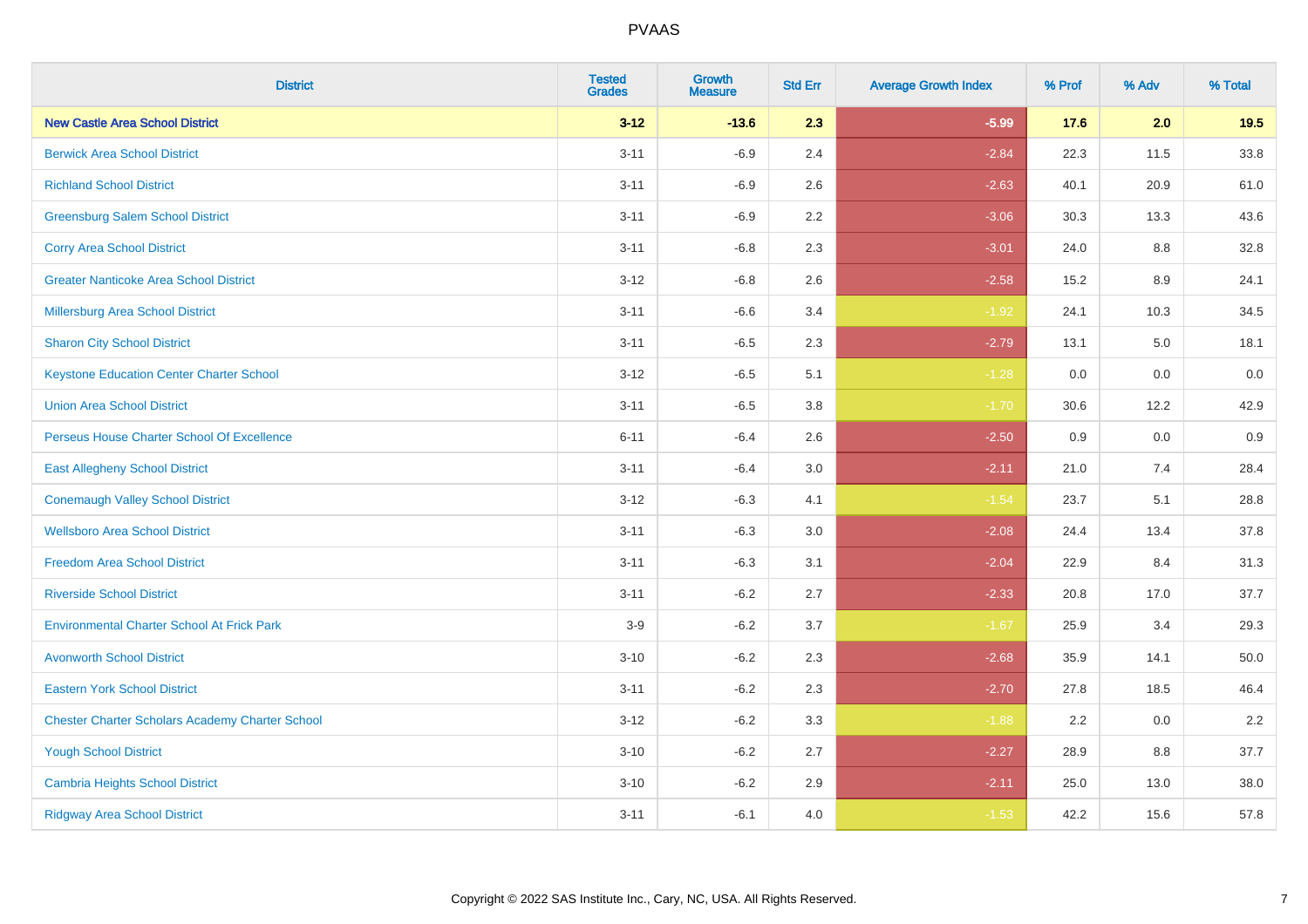| <b>District</b>                                 | <b>Tested</b><br><b>Grades</b> | <b>Growth</b><br><b>Measure</b> | <b>Std Err</b> | <b>Average Growth Index</b> | % Prof | % Adv   | % Total |
|-------------------------------------------------|--------------------------------|---------------------------------|----------------|-----------------------------|--------|---------|---------|
| <b>New Castle Area School District</b>          | $3 - 12$                       | $-13.6$                         | 2.3            | $-5.99$                     | 17.6   | 2.0     | 19.5    |
| <b>Montour School District</b>                  | $3 - 11$                       | $-6.1$                          | 2.1            | $-2.95$                     | 31.8   | 23.6    | 55.3    |
| <b>Elk Lake School District</b>                 | $3 - 11$                       | $-6.1$                          | 2.9            | $-2.12$                     | 26.3   | 11.6    | 37.9    |
| Mifflinburg Area School District                | $3 - 11$                       | $-6.0$                          | 2.1            | $-2.87$                     | 32.7   | 13.3    | 46.0    |
| <b>Gettysburg Area School District</b>          | $3 - 11$                       | $-6.0$                          | 2.0            | $-3.02$                     | 28.8   | 19.6    | 48.5    |
| <b>Westinghouse Arts Academy Charter School</b> | $9 - 10$                       | $-6.0$                          | 3.3            | $-1.81$                     | 20.2   | 8.9     | 29.1    |
| Southern Huntingdon County School District      | $3 - 11$                       | $-5.9$                          | 3.4            | $-1.76$                     | 32.8   | 4.9     | 37.7    |
| Lehigh Valley Academy Regional Charter School   | $3 - 11$                       | $-5.9$                          | 3.0            | $-1.98$                     | 20.0   | 7.7     | 27.7    |
| <b>Susquenita School District</b>               | $3 - 11$                       | $-5.9$                          | 2.6            | $-2.28$                     | 30.6   | 13.9    | 44.4    |
| <b>Bristol Borough School District</b>          | $3 - 12$                       | $-5.9$                          | 2.9            | $-2.00$                     | 27.8   | 3.3     | 31.1    |
| New Kensington-Arnold School District           | $3 - 11$                       | $-5.8$                          | 3.2            | $-1.80$                     | 10.8   | 1.2     | 12.0    |
| <b>Montgomery Area School District</b>          | $3 - 11$                       | $-5.8$                          | 3.2            | $-1.83$                     | 25.0   | 11.5    | 36.5    |
| <b>Weatherly Area School District</b>           | $3 - 11$                       | $-5.8$                          | 4.0            | $-1.44$                     | 32.1   | $8.9\,$ | 41.1    |
| <b>Rochester Area School District</b>           | $3 - 11$                       | $-5.7$                          | 3.9            | $-1.45$                     | 14.9   | 2.1     | 17.0    |
| Selinsgrove Area School District                | $3 - 12$                       | $-5.7$                          | 2.1            | $-2.74$                     | 25.4   | 13.9    | 39.2    |
| Harmony Area School District                    | $3 - 10$                       | $-5.7$                          | $5.0\,$        | $-1.13$                     | 33.3   | $0.0\,$ | 33.3    |
| Mechanicsburg Area School District              | $3 - 11$                       | $-5.7$                          | 1.6            | $-3.48$                     | 35.1   | 16.0    | 51.2    |
| Renaissance Academy Charter School              | $3 - 11$                       | $-5.6$                          | 3.1            | $-1.79$                     | 28.4   | 18.5    | 46.9    |
| <b>City CHS</b>                                 | $10 - 11$                      | $-5.6$                          | 2.4            | $-2.34$                     | 15.9   | 1.5     | 17.4    |
| <b>Millville Area School District</b>           | $3 - 12$                       | $-5.6$                          | 4.4            | $-1.26$                     | 31.4   | 11.4    | 42.9    |
| <b>Chambersburg Area School District</b>        | $3 - 11$                       | $-5.6$                          | 1.3            | $-4.42$                     | 24.2   | 15.2    | 39.4    |
| <b>Wyoming Valley West School District</b>      | $3 - 11$                       | $-5.5$                          | 2.3            | $-2.38$                     | 22.2   | 9.2     | 31.4    |
| <b>Elizabeth Forward School District</b>        | $3 - 11$                       | $-5.5$                          | 2.5            | $-2.25$                     | 32.2   | 12.8    | 45.0    |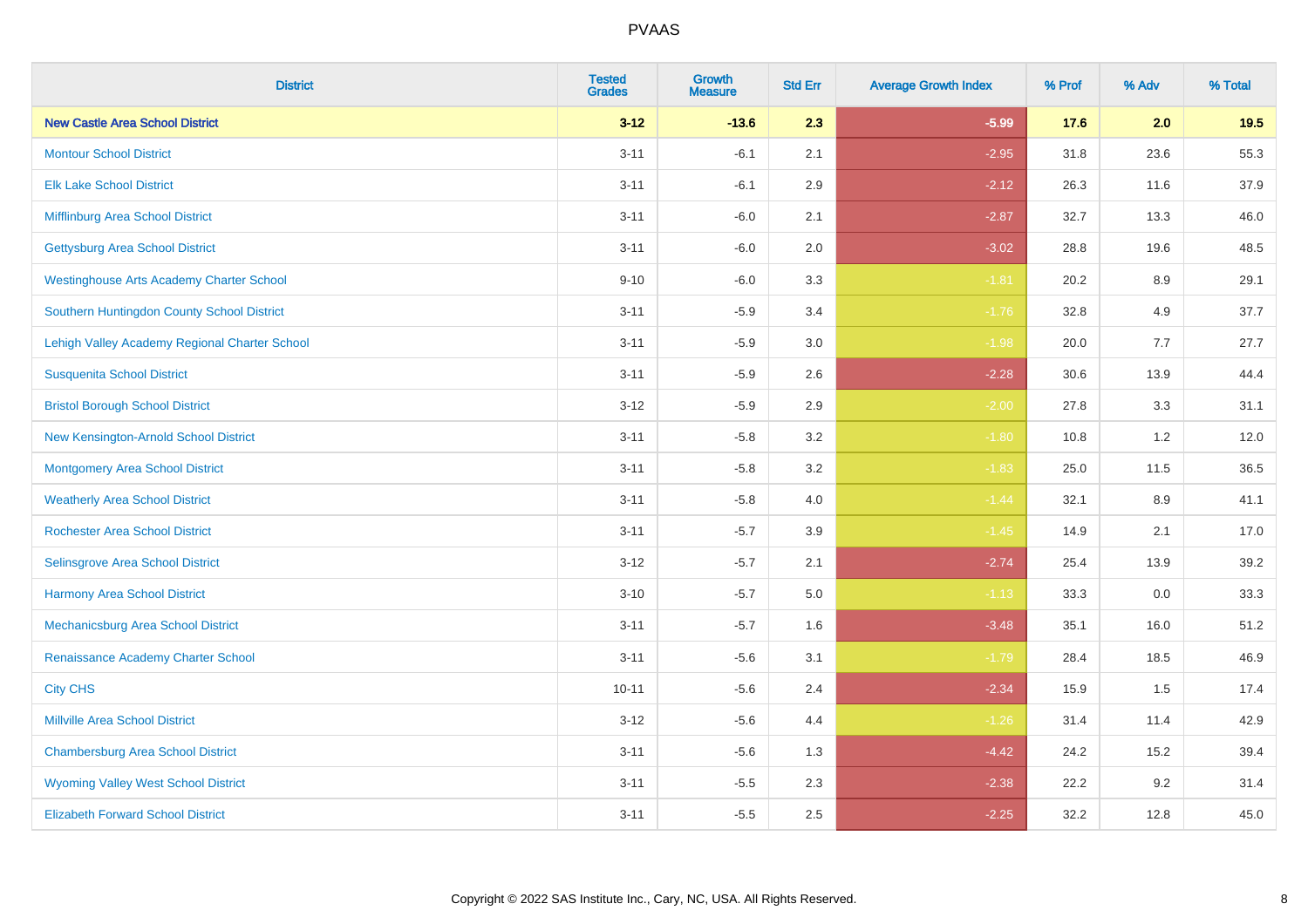| <b>District</b>                                                       | <b>Tested</b><br><b>Grades</b> | Growth<br><b>Measure</b> | <b>Std Err</b> | <b>Average Growth Index</b> | % Prof | % Adv | % Total |
|-----------------------------------------------------------------------|--------------------------------|--------------------------|----------------|-----------------------------|--------|-------|---------|
| <b>New Castle Area School District</b>                                | $3 - 12$                       | $-13.6$                  | 2.3            | $-5.99$                     | 17.6   | 2.0   | 19.5    |
| <b>Wyoming Area School District</b>                                   | $3 - 10$                       | $-5.5$                   | 2.5            | $-2.21$                     | 32.0   | 9.6   | 41.6    |
| <b>Baldwin-Whitehall School District</b>                              | $3 - 11$                       | $-5.5$                   | 1.9            | $-2.93$                     | 32.0   | 14.7  | 46.7    |
| <b>Riverside Beaver County School District</b>                        | $3 - 11$                       | $-5.5$                   | 2.7            | $-2.03$                     | 35.8   | 23.2  | 59.0    |
| <b>Cornell School District</b>                                        | $3 - 11$                       | $-5.5$                   | 4.6            | $-1.20$                     | 11.3   | 3.2   | 14.5    |
| <b>Pottsgrove School District</b>                                     | $3 - 11$                       | $-5.5$                   | 2.0            | $-2.78$                     | 28.6   | 10.3  | 38.8    |
| <b>Mount Pleasant Area School District</b>                            | $3 - 11$                       | $-5.4$                   | 2.3            | $-2.37$                     | 33.3   | 8.7   | 42.0    |
| <b>North East School District</b>                                     | $3 - 11$                       | $-5.3$                   | 2.7            | $-1.97$                     | 31.7   | 24.8  | 56.4    |
| <b>Wissahickon School District</b>                                    | $3 - 10$                       | $-5.3$                   | 1.7            | $-3.14$                     | 27.5   | 29.0  | 56.6    |
| <b>Steelton-Highspire School District</b>                             | $3 - 11$                       | $-5.3$                   | 3.2            | $-1.65$                     | 13.9   | 0.0   | 13.9    |
| <b>Connellsville Area School District</b>                             | $3 - 11$                       | $-5.3$                   | 2.0            | $-2.67$                     | 24.2   | 5.0   | 29.1    |
| Schuylkill Haven Area School District                                 | $3 - 11$                       | $-5.3$                   | 2.7            | $-1.96$                     | 22.2   | 11.6  | 33.8    |
| <b>Central Dauphin School District</b>                                | $3 - 11$                       | $-5.2$                   | 1.2            | $-4.24$                     | 29.3   | 8.7   | 38.0    |
| <b>Carlisle Area School District</b>                                  | $3 - 11$                       | $-5.2$                   | 1.7            | $-2.99$                     | 28.0   | 19.3  | 47.3    |
| <b>Moshannon Valley School District</b>                               | $3 - 10$                       | $-5.1$                   | 4.6            | $-1.12$                     | 25.0   | 12.5  | 37.5    |
| <b>Southern Fulton School District</b>                                | $3 - 11$                       | $-5.1$                   | 4.0            | $-1.29$                     | 21.7   | 13.0  | 34.8    |
| Preparatory Charter School Of Mathematics, Science, Tech, And Careers | $9 - 10$                       | $-5.1$                   | 2.5            | $-2.03$                     | 6.3    | 1.4   | 7.7     |
| <b>Propel Charter School-Homestead</b>                                | $3 - 11$                       | $-5.0$                   | 3.9            | $-1.27$                     | 7.3    | 0.0   | 7.3     |
| <b>Northeast Bradford School District</b>                             | $3 - 10$                       | $-5.0$                   | 3.7            | $-1.35$                     | 30.6   | 4.8   | 35.5    |
| <b>Canon-Mcmillan School District</b>                                 | $3 - 11$                       | $-5.0$                   | 1.5            | $-3.25$                     | 30.8   | 28.5  | 59.3    |
| <b>Titusville Area School District</b>                                | $3 - 11$                       | $-5.0$                   | 2.5            | $-1.98$                     | 26.5   | 6.8   | 33.3    |
| <b>Cameron County School District</b>                                 | $3 - 12$                       | $-5.0$                   | 4.4            | $-1.12$                     | 34.9   | 4.8   | 39.7    |
| <b>Pottsville Area School District</b>                                | $3 - 12$                       | $-4.9$                   | 2.1            | $-2.36$                     | 21.8   | 7.9   | 29.6    |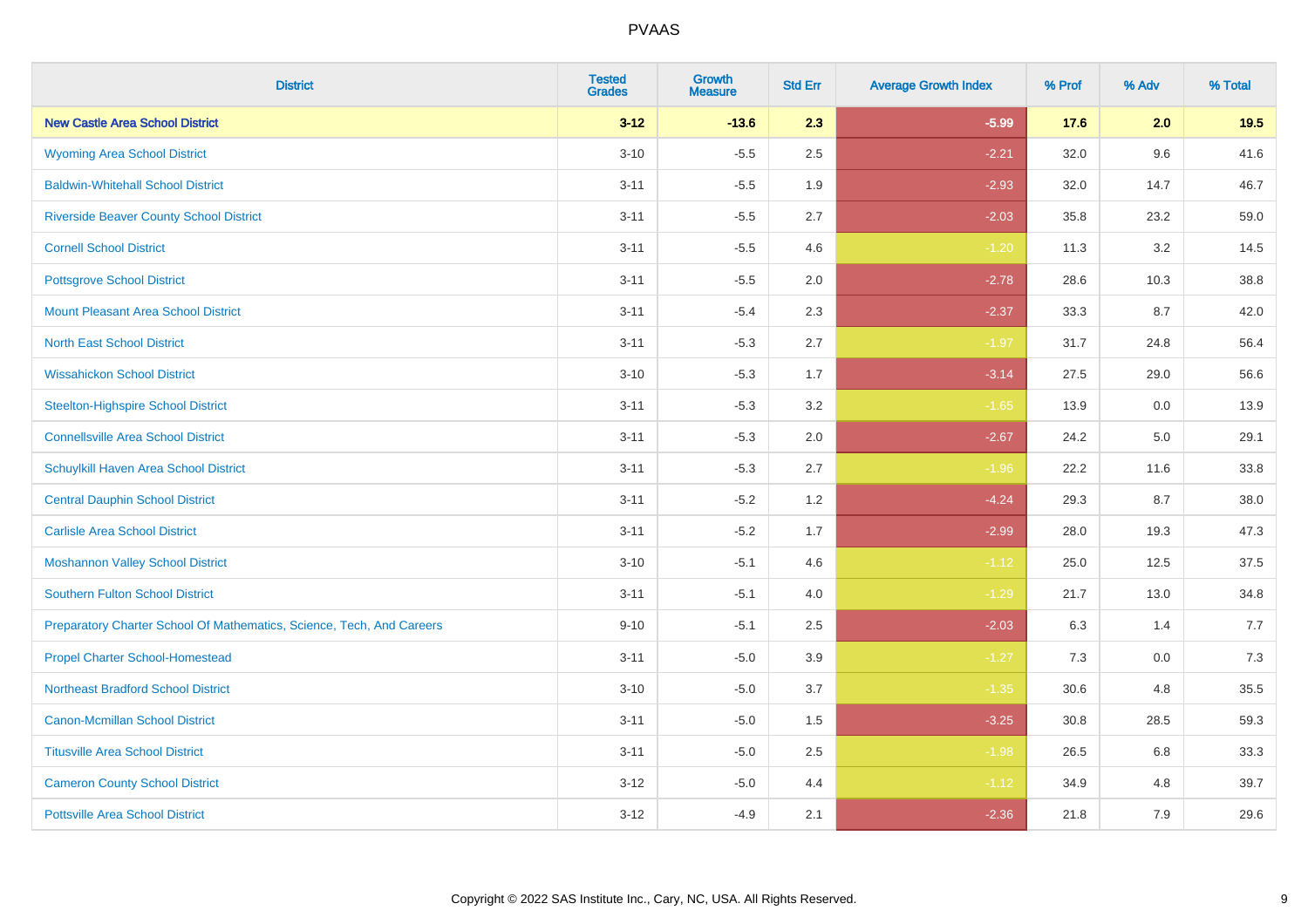| <b>District</b>                              | <b>Tested</b><br><b>Grades</b> | <b>Growth</b><br><b>Measure</b> | <b>Std Err</b> | <b>Average Growth Index</b> | % Prof | % Adv   | % Total |
|----------------------------------------------|--------------------------------|---------------------------------|----------------|-----------------------------|--------|---------|---------|
| <b>New Castle Area School District</b>       | $3 - 12$                       | $-13.6$                         | 2.3            | $-5.99$                     | 17.6   | 2.0     | 19.5    |
| East Stroudsburg Area School District        | $3 - 11$                       | $-4.9$                          | 1.4            | $-3.38$                     | 22.7   | 12.5    | 35.2    |
| <b>North Schuylkill School District</b>      | $3 - 11$                       | $-4.7$                          | 2.2            | $-2.16$                     | 20.2   | 11.7    | 31.9    |
| <b>Troy Area School District</b>             | $3 - 10$                       | $-4.7$                          | 3.2            | $-1.46$                     | 22.8   | 16.5    | 39.2    |
| <b>Shenandoah Valley School District</b>     | $3 - 11$                       | $-4.5$                          | 3.5            | $-1.29$                     | 14.3   | 0.0     | 14.3    |
| <b>Susquehanna Community School District</b> | $3 - 11$                       | $-4.5$                          | 3.8            | $-1.19$                     | 31.9   | 8.8     | 40.7    |
| <b>Penn Cambria School District</b>          | $3 - 11$                       | $-4.5$                          | 2.4            | $-1.86$                     | 27.3   | 15.8    | 43.2    |
| <b>Erie City School District</b>             | $3 - 12$                       | $-4.5$                          | 1.4            | $-3.09$                     | 13.4   | 6.7     | 20.1    |
| <b>Bethlehem Area School District</b>        | $3 - 11$                       | $-4.5$                          | 1.1            | $-3.91$                     | 20.4   | 11.3    | 31.7    |
| <b>Bethel Park School District</b>           | $3 - 11$                       | $-4.4$                          | 1.7            | $-2.62$                     | 40.1   | 27.3    | 67.4    |
| <b>Governor Mifflin School District</b>      | $3 - 11$                       | $-4.4$                          | 1.6            | $-2.69$                     | 30.3   | 7.7     | 38.0    |
| Pocono Mountain School District              | $3 - 12$                       | $-4.3$                          | 1.8            | $-2.43$                     | 35.5   | 17.1    | 52.6    |
| <b>Quakertown Community School District</b>  | $3 - 12$                       | $-4.3$                          | $1.5\,$        | $-2.79$                     | 33.8   | 20.1    | 53.8    |
| <b>Charleroi School District</b>             | $3 - 11$                       | $-4.3$                          | 2.7            | $-1.55$                     | 22.2   | 15.9    | 38.1    |
| <b>Woodland Hills School District</b>        | $3 - 12$                       | $-4.2$                          | 2.5            | $-1.66$                     | 10.1   | 1.4     | 11.5    |
| Urban Pathways 6-12 Charter School           | $6 - 11$                       | $-4.1$                          | 5.7            | $-0.72$                     | 0.0    | $0.0\,$ | $0.0\,$ |
| <b>Southern Lehigh School District</b>       | $3 - 11$                       | $-4.1$                          | 2.1            | $-1.94$                     | 39.3   | 28.0    | 67.2    |
| <b>Kiski Area School District</b>            | $3 - 11$                       | $-4.0$                          | 2.0            | $-1.99$                     | 23.1   | 18.2    | 41.3    |
| <b>Towanda Area School District</b>          | $3 - 11$                       | $-4.0$                          | 2.6            | $-1.52$                     | 24.8   | 9.9     | 34.8    |
| <b>Valley Grove School District</b>          | $3 - 10$                       | $-4.0$                          | 5.5            | $-0.72$                     | 68.4   | 15.8    | 84.2    |
| <b>Springfield Township School District</b>  | $3 - 11$                       | $-3.9$                          | 3.1            | $-1.27$                     | 37.2   | 30.8    | 68.1    |
| <b>Monessen City School District</b>         | $3 - 10$                       | $-3.9$                          | 5.6            | $-0.69$                     | 21.0   | 10.5    | 31.6    |
| <b>Dauphin County Technical School</b>       | $9 - 11$                       | $-3.9$                          | 2.3            | $-1.67$                     | 18.3   | 11.1    | 29.3    |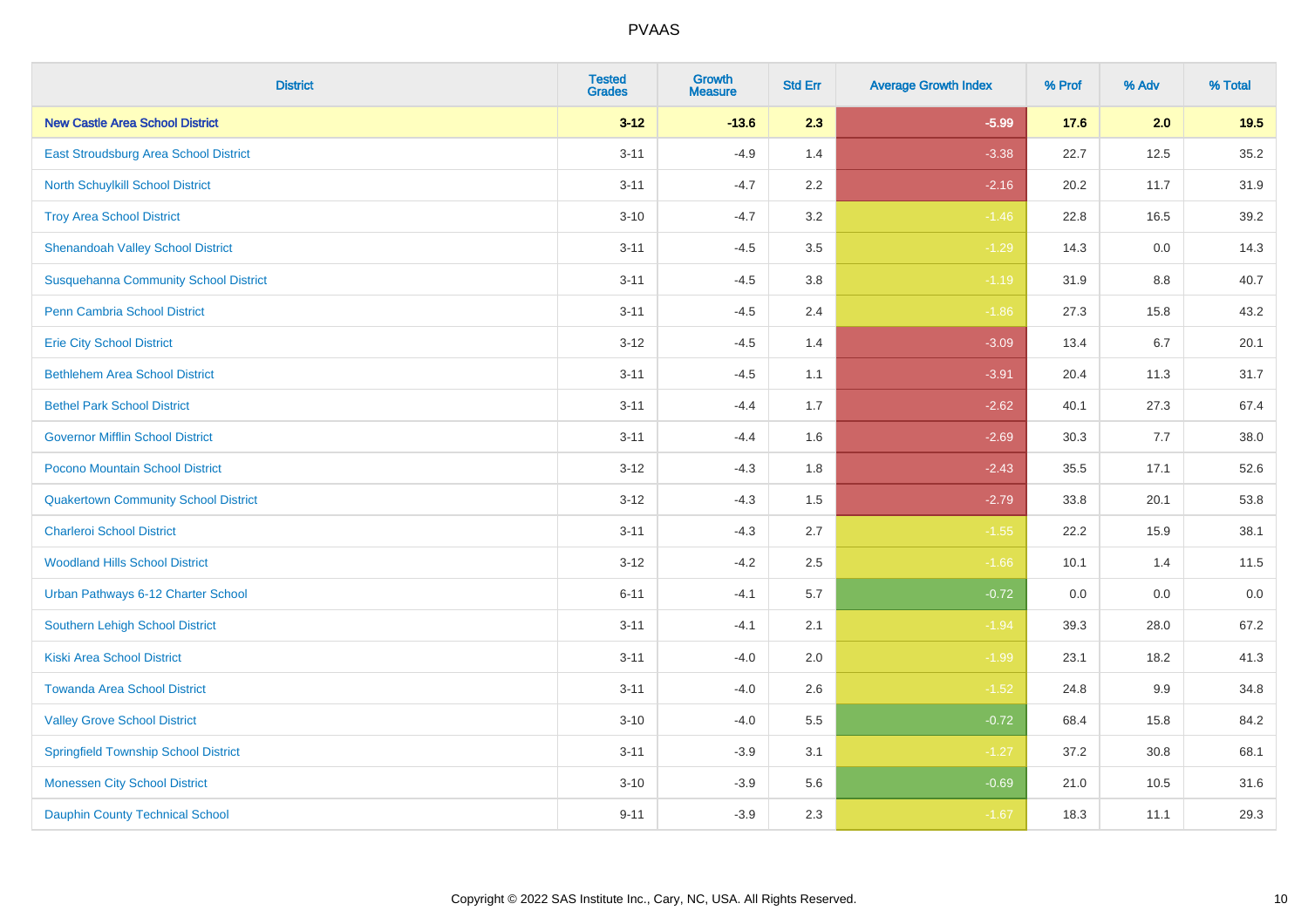| <b>District</b>                                         | <b>Tested</b><br><b>Grades</b> | <b>Growth</b><br><b>Measure</b> | <b>Std Err</b> | <b>Average Growth Index</b> | % Prof | % Adv   | % Total |
|---------------------------------------------------------|--------------------------------|---------------------------------|----------------|-----------------------------|--------|---------|---------|
| <b>New Castle Area School District</b>                  | $3 - 12$                       | $-13.6$                         | 2.3            | $-5.99$                     | 17.6   | 2.0     | 19.5    |
| <b>Slippery Rock Area School District</b>               | $3 - 11$                       | $-3.8$                          | 2.5            | $-1.56$                     | 30.8   | 21.9    | 52.7    |
| <b>Universal Audenried Charter School</b>               | $9 - 11$                       | $-3.8$                          | 2.5            | $-1.53$                     | 3.0    | 0.5     | 3.5     |
| <b>Laurel Highlands School District</b>                 | $3 - 11$                       | $-3.8$                          | 2.3            | $-1.63$                     | 20.9   | 14.6    | 35.4    |
| <b>Franklin Area School District</b>                    | $3 - 11$                       | $-3.7$                          | 2.6            | $-1.43$                     | 30.5   | 5.9     | 36.4    |
| <b>Parkland School District</b>                         | $3 - 11$                       | $-3.7$                          | 1.2            | $-3.17$                     | 31.4   | 30.6    | 62.0    |
| <b>Chester-Upland School District</b>                   | $3 - 11$                       | $-3.6$                          | 2.6            | $-1.38$                     | 1.6    | $0.0\,$ | 1.6     |
| <b>Sugar Valley Rural Charter School</b>                | $3 - 11$                       | $-3.6$                          | 3.7            | $-0.98$                     | 10.3   | 0.0     | 10.3    |
| <b>Owen J Roberts School District</b>                   | $3 - 11$                       | $-3.5$                          | 1.5            | $-2.27$                     | 36.8   | 24.4    | 61.2    |
| <b>Greater Johnstown School District</b>                | $3 - 11$                       | $-3.5$                          | 2.4            | $-1.45$                     | 10.3   | 1.3     | 11.5    |
| <b>Middletown Area School District</b>                  | $3 - 11$                       | $-3.4$                          | 2.4            | $-1.44$                     | 34.3   | 15.2    | 49.4    |
| <b>Propel Charter School-Montour</b>                    | $3 - 10$                       | $-3.4$                          | 3.6            | $-0.93$                     | 7.7    | 0.0     | 7.7     |
| <b>Mahanoy Area School District</b>                     | $3 - 10$                       | $-3.4$                          | 3.1            | $-1.07$                     | 21.4   | $8.6\,$ | 30.0    |
| <b>Crestwood School District</b>                        | $3 - 11$                       | $-3.4$                          | 2.2            | $-1.52$                     | 33.1   | 21.7    | 54.9    |
| Center For Student Learning Charter School At Pennsbury | $6 - 12$                       | $-3.3$                          | 6.0            | $-0.55$                     | 23.1   | 0.0     | 23.1    |
| <b>Roberto Clemente Charter School</b>                  | $3 - 12$                       | $-3.3$                          | 4.1            | $-0.79$                     | 22.7   | 4.6     | 27.3    |
| <b>Pleasant Valley School District</b>                  | $3 - 11$                       | $-3.3$                          | 1.8            | $-1.80$                     | 28.5   | 10.4    | 39.0    |
| <b>Twin Valley School District</b>                      | $3 - 12$                       | $-3.2$                          | 1.9            | $-1.68$                     | 38.8   | 19.8    | 58.6    |
| <b>Northwest Area School District</b>                   | $3 - 10$                       | $-3.2$                          | 3.3            | $-0.97$                     | 30.4   | 13.0    | 43.5    |
| <b>Susq-Cyber Charter School</b>                        | $9 - 11$                       | $-3.2$                          | 5.8            | $-0.54$                     | 23.8   | 4.8     | 28.6    |
| <b>Oxford Area School District</b>                      | $3 - 11$                       | $-3.1$                          | 1.8            | $-1.77$                     | 27.5   | 14.5    | 42.0    |
| <b>Reynolds School District</b>                         | $3 - 10$                       | $-3.0$                          | 3.5            | $-0.87$                     | 27.3   | 9.1     | 36.4    |
| <b>KIPP Dubois Charter School</b>                       | $9 - 10$                       | $-3.0$                          | 3.1            | $-0.95$                     | 10.0   | 0.0     | 10.0    |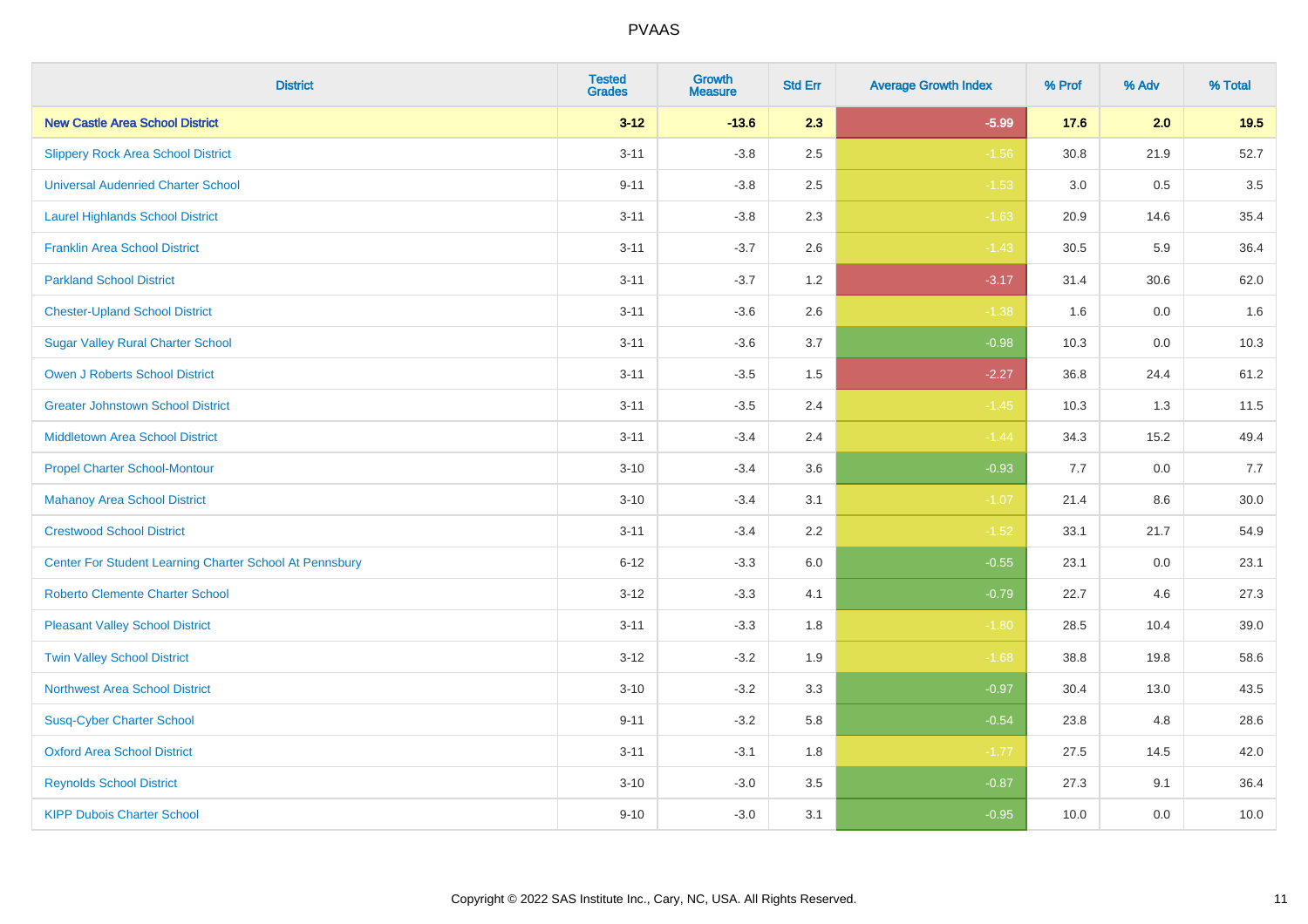| <b>District</b>                             | <b>Tested</b><br><b>Grades</b> | <b>Growth</b><br><b>Measure</b> | <b>Std Err</b> | <b>Average Growth Index</b> | % Prof | % Adv | % Total |
|---------------------------------------------|--------------------------------|---------------------------------|----------------|-----------------------------|--------|-------|---------|
| <b>New Castle Area School District</b>      | $3 - 12$                       | $-13.6$                         | 2.3            | $-5.99$                     | 17.6   | 2.0   | 19.5    |
| <b>Northgate School District</b>            | $3 - 11$                       | $-3.0$                          | 3.4            | $-0.85$                     | 35.6   | 6.8   | 42.4    |
| <b>Beaver Area School District</b>          | $3 - 10$                       | $-3.0$                          | 2.5            | $-1.16$                     | 25.8   | 27.8  | 53.6    |
| <b>Minersville Area School District</b>     | $3 - 11$                       | $-2.9$                          | 3.4            | $-0.86$                     | 27.4   | 9.7   | 37.1    |
| <b>Boyertown Area School District</b>       | $3 - 11$                       | $-2.9$                          | 1.4            | $-2.06$                     | 30.8   | 22.6  | 53.4    |
| <b>Bucks County Technical High School</b>   | $9 - 10$                       | $-2.9$                          | 2.2            | $-1.29$                     | 27.7   | 10.4  | 38.2    |
| <b>Rose Tree Media School District</b>      | $3 - 10$                       | $-2.8$                          | 2.1            | $-1.33$                     | 35.2   | 29.6  | 64.8    |
| <b>Carbondale Area School District</b>      | $3 - 10$                       | $-2.8$                          | 3.2            | $-0.87$                     | 27.5   | 2.9   | 30.4    |
| <b>Uniontown Area School District</b>       | $3 - 11$                       | $-2.8$                          | 3.1            | $-0.91$                     | 31.7   | 7.3   | 39.0    |
| <b>Dubois Area School District</b>          | $3 - 11$                       | $-2.8$                          | 2.0            | $-1.37$                     | 35.5   | 19.0  | 54.6    |
| <b>Tri-Valley School District</b>           | $3 - 10$                       | $-2.7$                          | 3.9            | $-0.69$                     | 31.0   | 9.5   | 40.5    |
| Hatboro-Horsham School District             | $3 - 11$                       | $-2.7$                          | 1.6            | $-1.65$                     | 27.9   | 17.9  | 45.8    |
| Hollidaysburg Area School District          | $3 - 11$                       | $-2.7$                          | 1.6            | $-1.64$                     | 32.6   | 15.2  | 47.8    |
| <b>Shamokin Area School District</b>        | $3 - 11$                       | $-2.6$                          | 2.5            | $-1.06$                     | 19.6   | 9.8   | 29.3    |
| <b>Nazareth Area School District</b>        | $3 - 11$                       | $-2.5$                          | 1.7            | $-1.53$                     | 29.2   | 24.6  | 53.8    |
| <b>Mount Union Area School District</b>     | $3 - 10$                       | $-2.5$                          | 2.8            | $-0.89$                     | 19.8   | 5.8   | 25.6    |
| Northwestern Lehigh School District         | $3 - 11$                       | $-2.4$                          | 2.1            | $-1.14$                     | 41.7   | 17.9  | 59.5    |
| <b>Wyomissing Area School District</b>      | $3-12$                         | $-2.4$                          | 2.6            | $-0.92$                     | 25.6   | 28.1  | 53.7    |
| <b>Southeastern Greene School District</b>  | $3 - 10$                       | $-2.3$                          | 4.4            | $-0.53$                     | 29.0   | 9.7   | 38.7    |
| <b>York Academy Regional Charter School</b> | $3 - 11$                       | $-2.3$                          | 4.4            | $-0.52$                     | 23.5   | 2.0   | 25.5    |
| <b>Conneaut School District</b>             | $3 - 12$                       | $-2.3$                          | 2.6            | $-0.91$                     | 27.4   | 9.7   | 37.1    |
| Mastery Charter School - Shoemaker Campus   | $7 - 10$                       | $-2.3$                          | 2.8            | $-0.81$                     | 10.1   | 3.7   | 13.8    |
| Northern Bedford County School District     | $3 - 11$                       | $-2.3$                          | 3.3            | $-0.69$                     | 26.2   | 16.9  | 43.1    |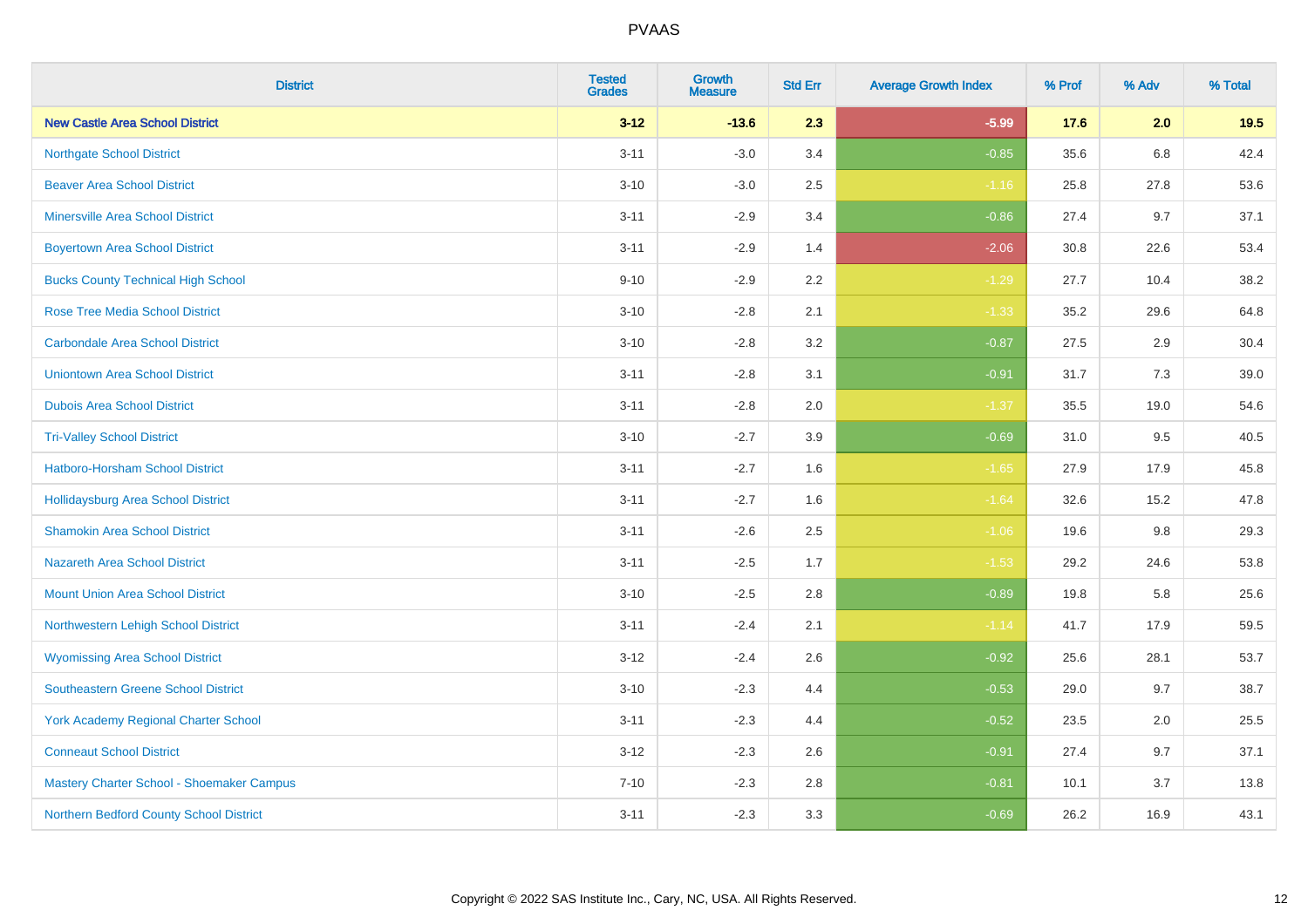| <b>District</b>                                   | <b>Tested</b><br><b>Grades</b> | Growth<br><b>Measure</b> | <b>Std Err</b> | <b>Average Growth Index</b> | % Prof | % Adv   | % Total |
|---------------------------------------------------|--------------------------------|--------------------------|----------------|-----------------------------|--------|---------|---------|
| <b>New Castle Area School District</b>            | $3 - 12$                       | $-13.6$                  | 2.3            | $-5.99$                     | 17.6   | 2.0     | 19.5    |
| <b>West Chester Area School District</b>          | $3 - 11$                       | $-2.1$                   | 1.2            | $-1.83$                     | 36.4   | 23.2    | 59.6    |
| New Brighton Area School District                 | $3 - 11$                       | $-2.1$                   | 3.2            | $-0.65$                     | 31.5   | 11.1    | 42.6    |
| Propel Charter School - Braddock Hills            | $3 - 11$                       | $-2.1$                   | 3.3            | $-0.63$                     | 4.8    | 3.2     | 8.1     |
| <b>Shaler Area School District</b>                | $3 - 11$                       | $-2.1$                   | 1.8            | $-1.18$                     | 32.0   | 13.0    | 45.0    |
| <b>Carlynton School District</b>                  | $3 - 11$                       | $-2.0$                   | 3.2            | $-0.62$                     | 27.9   | 5.2     | 33.1    |
| <b>Penns Manor Area School District</b>           | $3 - 12$                       | $-1.9$                   | 3.5            | $-0.55$                     | 24.2   | $3.8\,$ | 28.0    |
| <b>Allegheny Valley School District</b>           | $3 - 11$                       | $-1.9$                   | 3.9            | $-0.48$                     | 31.8   | 11.4    | 43.2    |
| <b>Lakeview School District</b>                   | $3 - 11$                       | $-1.9$                   | 3.5            | $-0.53$                     | 41.5   | 12.3    | 53.8    |
| <b>Farrell Area School District</b>               | $3 - 11$                       | $-1.9$                   | 4.2            | $-0.44$                     | 9.3    | 11.6    | 20.9    |
| <b>Chichester School District</b>                 | $3 - 11$                       | $-1.8$                   | 4.2            | $-0.44$                     | 40.0   | 14.0    | 54.0    |
| <b>Bradford Area School District</b>              | $3 - 12$                       | $-1.8$                   | 2.3            | $-0.79$                     | 31.2   | 16.7    | 47.9    |
| <b>Forest Area School District</b>                | $3 - 11$                       | $-1.8$                   | 4.7            | $-0.37$                     | 18.9   | 15.1    | 34.0    |
| <b>Mastery Charter High School-Lenfest Campus</b> | $7 - 11$                       | $-1.8$                   | 5.8            | $-0.30$                     | 26.3   | 0.0     | 26.3    |
| <b>Albert Gallatin Area School District</b>       | $3 - 11$                       | $-1.7$                   | 2.3            | $-0.72$                     | 31.9   | 20.7    | 52.7    |
| <b>Clairton City School District</b>              | $3 - 11$                       | $-1.6$                   | 5.0            | $-0.32$                     | 3.8    | 0.5     | 4.4     |
| <b>Burrell School District</b>                    | $3 - 11$                       | $-1.5$                   | 3.3            | $-0.44$                     | 27.8   | 17.7    | 45.6    |
| <b>Clearfield Area School District</b>            | $3 - 10$                       | $-1.3$                   | 3.7            | $-0.34$                     | 43.9   | 24.6    | 68.4    |
| <b>Highlands School District</b>                  | $3 - 11$                       | $-1.3$                   | 2.3            | $-0.55$                     | 32.6   | 10.5    | 43.0    |
| <b>Bangor Area School District</b>                | $3 - 12$                       | $-1.2$                   | 2.0            | $-0.60$                     | 25.8   | 12.7    | 38.5    |
| <b>Forest City Regional School District</b>       | $3 - 12$                       | $-1.2$                   | 3.6            | $-0.33$                     | 26.5   | 8.2     | 34.7    |
| <b>Lebanon School District</b>                    | $3 - 11$                       | $-1.2$                   | 1.9            | $-0.63$                     | 15.2   | 6.4     | 21.6    |
| <b>Claysburg-Kimmel School District</b>           | $3 - 11$                       | $-1.2$                   | 5.2            | $-0.22$                     | 5.0    | 0.0     | 5.0     |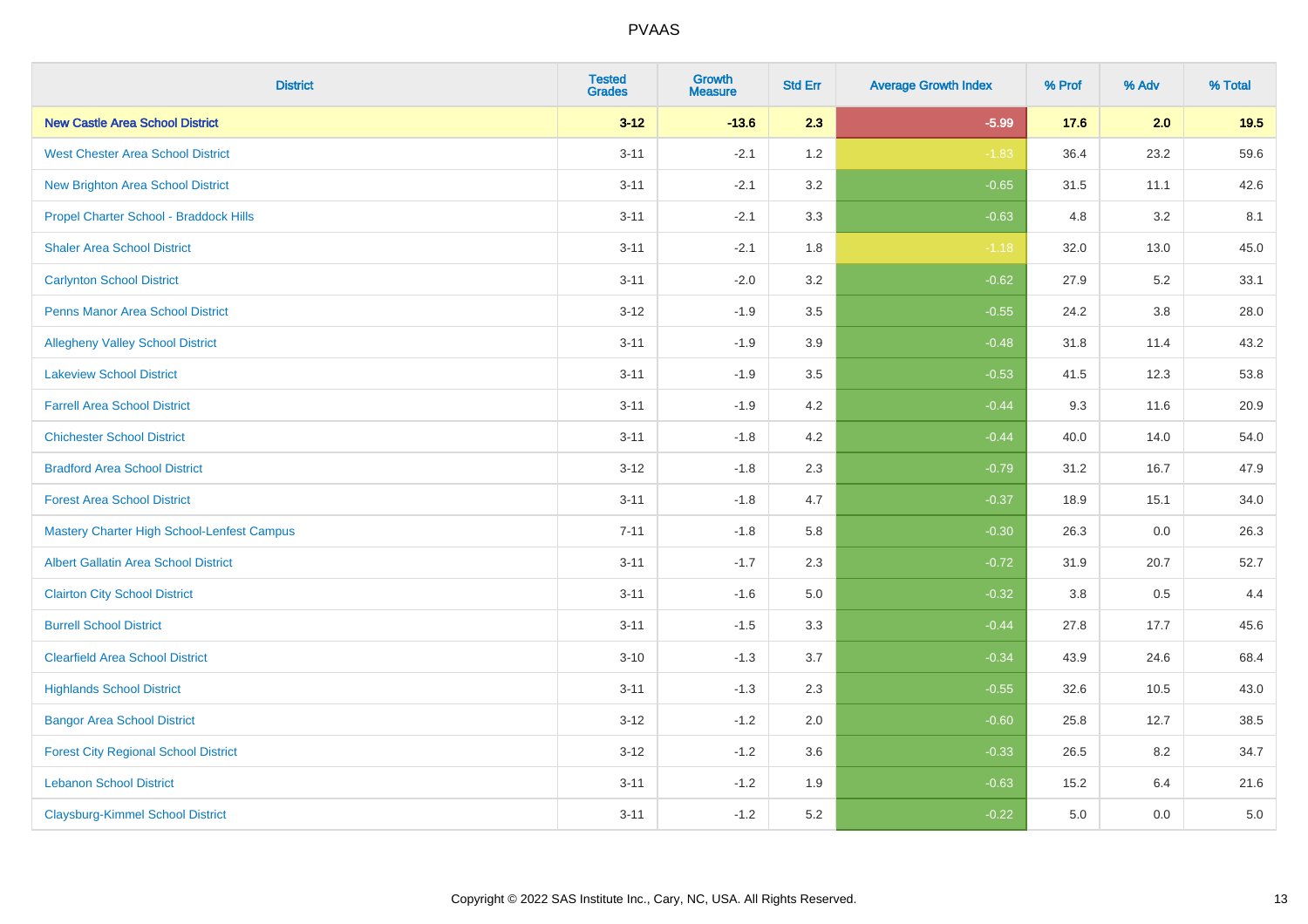| <b>District</b>                                | <b>Tested</b><br><b>Grades</b> | Growth<br><b>Measure</b> | <b>Std Err</b> | <b>Average Growth Index</b> | % Prof | % Adv | % Total |
|------------------------------------------------|--------------------------------|--------------------------|----------------|-----------------------------|--------|-------|---------|
| <b>New Castle Area School District</b>         | $3 - 12$                       | $-13.6$                  | 2.3            | $-5.99$                     | 17.6   | 2.0   | 19.5    |
| <b>Columbia Borough School District</b>        | $3 - 12$                       | $-1.1$                   | 3.6            | $-0.31$                     | 17.2   | 1.7   | 19.0    |
| <b>Ferndale Area School District</b>           | $3 - 10$                       | $-1.1$                   | 4.1            | $-0.27$                     | 21.0   | 7.9   | 29.0    |
| <b>Norwin School District</b>                  | $3 - 11$                       | $-1.1$                   | 1.6            | $-0.70$                     | 37.7   | 27.6  | 65.2    |
| <b>Evergreen Community Charter School</b>      | $6 - 11$                       | $-1.1$                   | 4.7            | $-0.23$                     | 34.6   | 26.9  | 61.5    |
| <b>Pine Grove Area School District</b>         | $3 - 11$                       | $-1.1$                   | 3.0            | $-0.36$                     | 29.5   | 14.3  | 43.8    |
| <b>Everett Area School District</b>            | $3 - 11$                       | $-1.1$                   | 3.1            | $-0.34$                     | 34.2   | 13.2  | 47.4    |
| <b>Schuylkill Valley School District</b>       | $3 - 11$                       | $-1.0$                   | 2.2            | $-0.47$                     | 29.8   | 20.2  | 50.0    |
| <b>Westmont Hilltop School District</b>        | $3 - 11$                       | $-1.0$                   | 2.8            | $-0.36$                     | 33.3   | 14.7  | 48.0    |
| <b>South Eastern School District</b>           | $3 - 11$                       | $-1.0$                   | 1.8            | $-0.55$                     | 36.4   | 17.1  | 53.5    |
| <b>Exeter Township School District</b>         | $3 - 11$                       | $-1.0$                   | 1.7            | $-0.58$                     | 27.2   | 15.6  | 42.8    |
| South Allegheny School District                | $3 - 11$                       | $-0.9$                   | 3.1            | $-0.30$                     | 23.8   | 2.5   | 26.2    |
| <b>Palmerton Area School District</b>          | $3 - 11$                       | $-0.9$                   | 2.7            | $-0.34$                     | 34.3   | 14.3  | 48.6    |
| <b>Blacklick Valley School District</b>        | $3 - 11$                       | $-0.9$                   | 3.9            | $-0.23$                     | 7.7    | 7.7   | 15.4    |
| <b>Cranberry Area School District</b>          | $3 - 12$                       | $-0.9$                   | 3.1            | $-0.29$                     | 25.5   | 9.7   | 35.2    |
| <b>MaST Community Charter School</b>           | $3 - 10$                       | $-0.9$                   | 2.5            | $-0.34$                     | 25.0   | 21.6  | 46.6    |
| <b>Lehigh Career &amp; Technical Institute</b> | $10 - 12$                      | $-0.7$                   | 6.3            | $-0.11$                     | 36.4   | 4.6   | 40.9    |
| Jeannette City School District                 | $3 - 11$                       | $-0.7$                   | 3.4            | $-0.20$                     | 26.8   | 4.1   | 30.9    |
| <b>Fort Cherry School District</b>             | $3 - 10$                       | $-0.7$                   | 3.1            | $-0.21$                     | 30.6   | 14.1  | 44.7    |
| Northern Lebanon School District               | $3 - 11$                       | $-0.7$                   | 2.3            | $-0.29$                     | 18.8   | 6.8   | 25.6    |
| South Side Area School District                | $3 - 11$                       | $-0.6$                   | 3.1            | $-0.19$                     | 24.0   | 28.0  | 52.0    |
| <b>Fairfield Area School District</b>          | $3 - 11$                       | $-0.5$                   | 3.6            | $-0.13$                     | 43.9   | 6.1   | 50.0    |
| <b>Portage Area School District</b>            | $3 - 10$                       | $-0.5$                   | 3.3            | $-0.14$                     | 27.0   | 20.6  | 47.6    |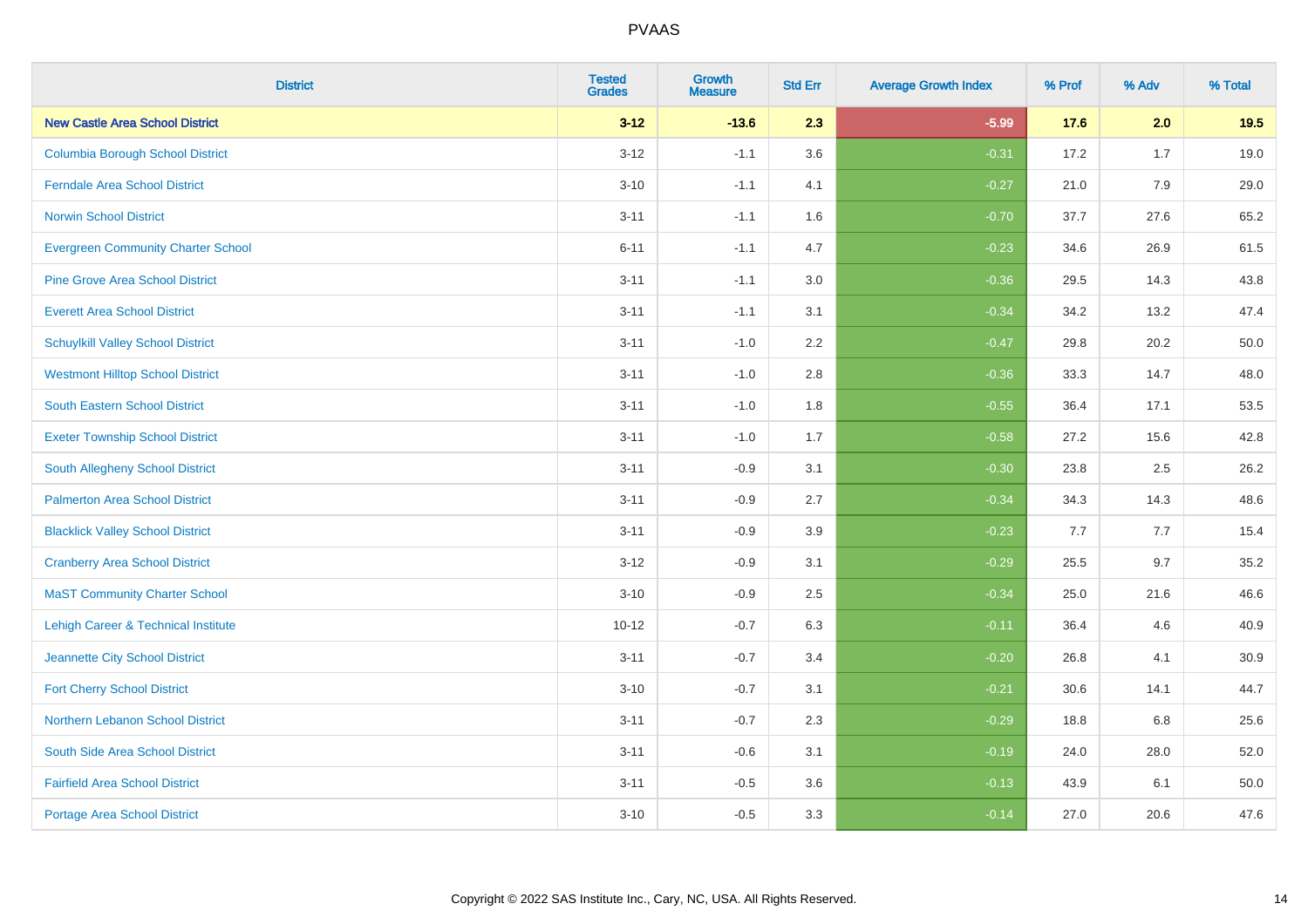| <b>District</b>                                  | <b>Tested</b><br><b>Grades</b> | Growth<br><b>Measure</b> | <b>Std Err</b> | <b>Average Growth Index</b> | % Prof | % Adv | % Total |
|--------------------------------------------------|--------------------------------|--------------------------|----------------|-----------------------------|--------|-------|---------|
| <b>New Castle Area School District</b>           | $3 - 12$                       | $-13.6$                  | 2.3            | $-5.99$                     | 17.6   | 2.0   | 19.5    |
| <b>Otto-Eldred School District</b>               | $3 - 11$                       | $-0.5$                   | 3.5            | $-0.13$                     | 35.8   | 10.5  | 46.3    |
| <b>Brockway Area School District</b>             | $3 - 11$                       | $-0.4$                   | 3.5            | $-0.11$                     | 41.2   | 13.8  | 55.0    |
| <b>Central Greene School District</b>            | $3 - 11$                       | $-0.4$                   | 2.5            | $-0.15$                     | 27.8   | 14.8  | 42.6    |
| Northern Cambria School District                 | $3 - 11$                       | $-0.3$                   | 3.4            | $-0.09$                     | 26.5   | 1.2   | 27.7    |
| <b>Wilson Area School District</b>               | $3 - 11$                       | $-0.3$                   | 2.4            | $-0.12$                     | 35.4   | 14.6  | 50.0    |
| <b>Greencastle-Antrim School District</b>        | $3 - 11$                       | $-0.3$                   | 2.0            | $-0.14$                     | 30.9   | 22.2  | 53.1    |
| <b>Harrisburg City School District</b>           | $3 - 11$                       | $-0.2$                   | 2.0            | $-0.11$                     | 6.0    | 2.0   | 8.0     |
| <b>Freeport Area School District</b>             | $3 - 10$                       | $-0.2$                   | 2.1            | $-0.10$                     | 37.4   | 29.8  | 67.2    |
| Southern Tioga School District                   | $3 - 11$                       | $-0.1$                   | 2.8            | $-0.03$                     | 26.3   | 10.3  | 36.6    |
| <b>Warren County School District</b>             | $3 - 11$                       | $-0.1$                   | 1.6            | $-0.06$                     | 26.7   | 9.7   | 36.4    |
| <b>Penn Hills School District</b>                | $3 - 11$                       | 0.0                      | 2.4            | 0.02                        | 18.4   | 7.1   | 25.6    |
| Altoona Area School District                     | $3 - 12$                       | 0.1                      | 1.5            | 0.07                        | 29.0   | 13.8  | 42.8    |
| Community Academy Of Philadelphia Charter School | $3 - 11$                       | 0.1                      | 2.6            | 0.06                        | 9.7    | 2.6   | 12.4    |
| <b>Garnet Valley School District</b>             | $3 - 10$                       | 0.2                      | 1.7            | 0.13                        | 34.9   | 26.4  | 61.3    |
| <b>Central Columbia School District</b>          | $3 - 12$                       | 0.3                      | 2.3            | 0.12                        | 25.4   | 37.6  | 63.0    |
| <b>Ridley School District</b>                    | $3 - 12$                       | 0.3                      | 1.6            | 0.21                        | 32.0   | 10.7  | 42.6    |
| <b>Shippensburg Area School District</b>         | $3 - 11$                       | 0.5                      | 1.8            | 0.26                        | 23.5   | 22.8  | 46.3    |
| <b>Wilson School District</b>                    | $3 - 12$                       | 0.5                      | 1.5            | 0.32                        | 30.4   | 25.5  | 55.9    |
| Pennsylvania Cyber Charter School                | $3 - 11$                       | 0.6                      | 1.5            | 0.37                        | 20.8   | 8.1   | 28.9    |
| Hamburg Area School District                     | $3 - 11$                       | 0.6                      | 2.4            | 0.25                        | 28.0   | 15.5  | 43.6    |
| <b>New Foundations Charter School</b>            | $3 - 11$                       | 0.6                      | 2.2            | 0.29                        | 22.4   | 4.0   | 26.4    |
| <b>Tech Freire Charter School</b>                | $9 - 11$                       | 0.7                      | 2.5            | 0.27                        | 3.6    | 0.0   | 3.6     |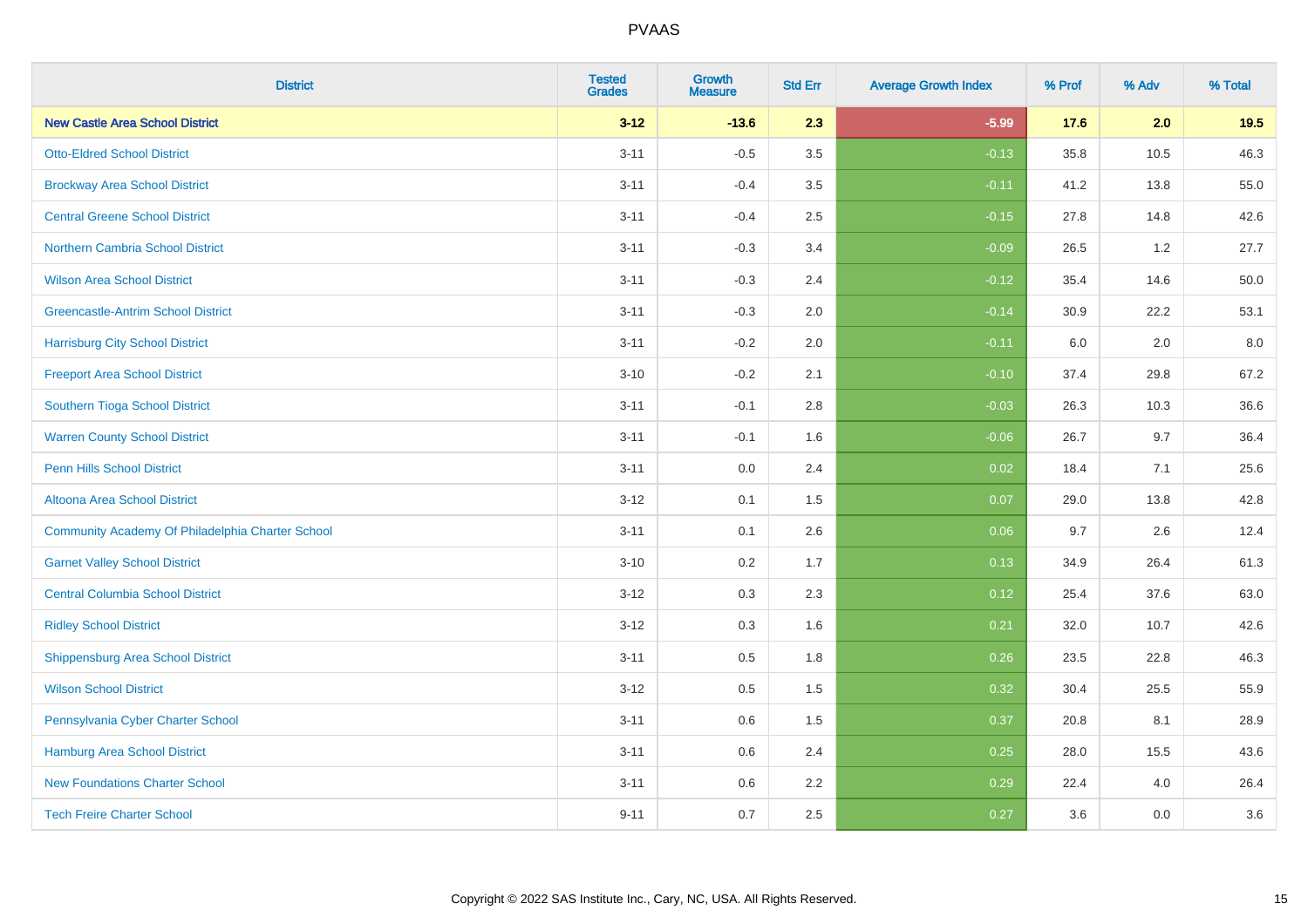| <b>District</b>                                    | <b>Tested</b><br><b>Grades</b> | <b>Growth</b><br><b>Measure</b> | <b>Std Err</b> | <b>Average Growth Index</b> | % Prof | % Adv | % Total |
|----------------------------------------------------|--------------------------------|---------------------------------|----------------|-----------------------------|--------|-------|---------|
| <b>New Castle Area School District</b>             | $3 - 12$                       | $-13.6$                         | 2.3            | $-5.99$                     | 17.6   | 2.0   | 19.5    |
| <b>Jersey Shore Area School District</b>           | $3 - 11$                       | 0.7                             | 2.5            | 0.27                        | 39.3   | 13.6  | 52.9    |
| <b>Seneca Valley School District</b>               | $3 - 11$                       | 0.8                             | 1.4            | 0.54                        | 40.6   | 25.2  | 65.8    |
| <b>Marion Center Area School District</b>          | $3 - 10$                       | 0.8                             | 2.9            | 0.27                        | 23.3   | 11.1  | 34.4    |
| <b>Hopewell Area School District</b>               | $3 - 11$                       | 0.8                             | 2.6            | 0.31                        | 34.5   | 12.4  | 46.9    |
| <b>Tidioute Community Charter School</b>           | $3 - 11$                       | 0.8                             | 4.4            | 0.19                        | 18.1   | 6.9   | 25.0    |
| Daniel Boone Area School District                  | $3 - 12$                       | 0.9                             | 1.9            | 0.46                        | 28.9   | 22.0  | 51.0    |
| <b>Abington School District</b>                    | $3 - 10$                       | 0.9                             | 1.6            | 0.57                        | 29.7   | 28.7  | 58.4    |
| <b>Upper Adams School District</b>                 | $3 - 11$                       | 0.9                             | 2.5            | 0.37                        | 33.0   | 17.0  | 50.0    |
| South Williamsport Area School District            | $3 - 10$                       | 0.9                             | 3.1            | 0.31                        | 38.4   | 11.6  | 50.0    |
| <b>Bensalem Township School District</b>           | $3 - 11$                       | 1.0                             | 1.6            | 0.63                        | 24.3   | 10.7  | 34.9    |
| <b>Tulpehocken Area School District</b>            | $3 - 12$                       | 1.0                             | 4.9            | 0.20                        | 11.5   | 23.1  | 34.6    |
| <b>Wattsburg Area School District</b>              | $3 - 11$                       | 1.0                             | 2.7            | 0.36                        | 20.4   | 12.4  | 32.7    |
| <b>Annville-Cleona School District</b>             | $3 - 12$                       | 1.1                             | 2.4            | 0.45                        | 34.8   | 13.6  | 48.5    |
| <b>Upper Moreland Township School District</b>     | $3 - 11$                       | 1.1                             | 2.0            | 0.56                        | 24.8   | 26.6  | 51.3    |
| <b>North Star School District</b>                  | $3 - 11$                       | 1.1                             | 3.3            | 0.34                        | 26.2   | 20.0  | 46.2    |
| Philadelphia Electrical & Tech Charter High School | $10 - 10$                      | $1.2\,$                         | 2.6            | 0.45                        | 0.9    | 0.0   | 0.9     |
| <b>Springfield School District</b>                 | $3 - 11$                       | 1.2                             | 1.7            | 0.69                        | 31.8   | 25.2  | 56.9    |
| <b>Penn-Delco School District</b>                  | $3 - 11$                       | 1.3                             | 1.8            | 0.75                        | 26.5   | 12.6  | 39.1    |
| <b>Brentwood Borough School District</b>           | $3 - 11$                       | 1.3                             | 3.0            | 0.44                        | 20.2   | 16.0  | 36.2    |
| <b>MaST Community Charter School II</b>            | $3 - 10$                       | 1.4                             | 3.0            | 0.45                        | 16.1   | 4.6   | 20.7    |
| <b>Oley Valley School District</b>                 | $3 - 11$                       | 1.4                             | 2.4            | 0.56                        | 37.4   | 23.9  | 61.4    |
| <b>Reach Cyber Charter School</b>                  | $3 - 11$                       | 1.4                             | 3.6            | 0.40                        | 32.9   | 15.2  | 48.1    |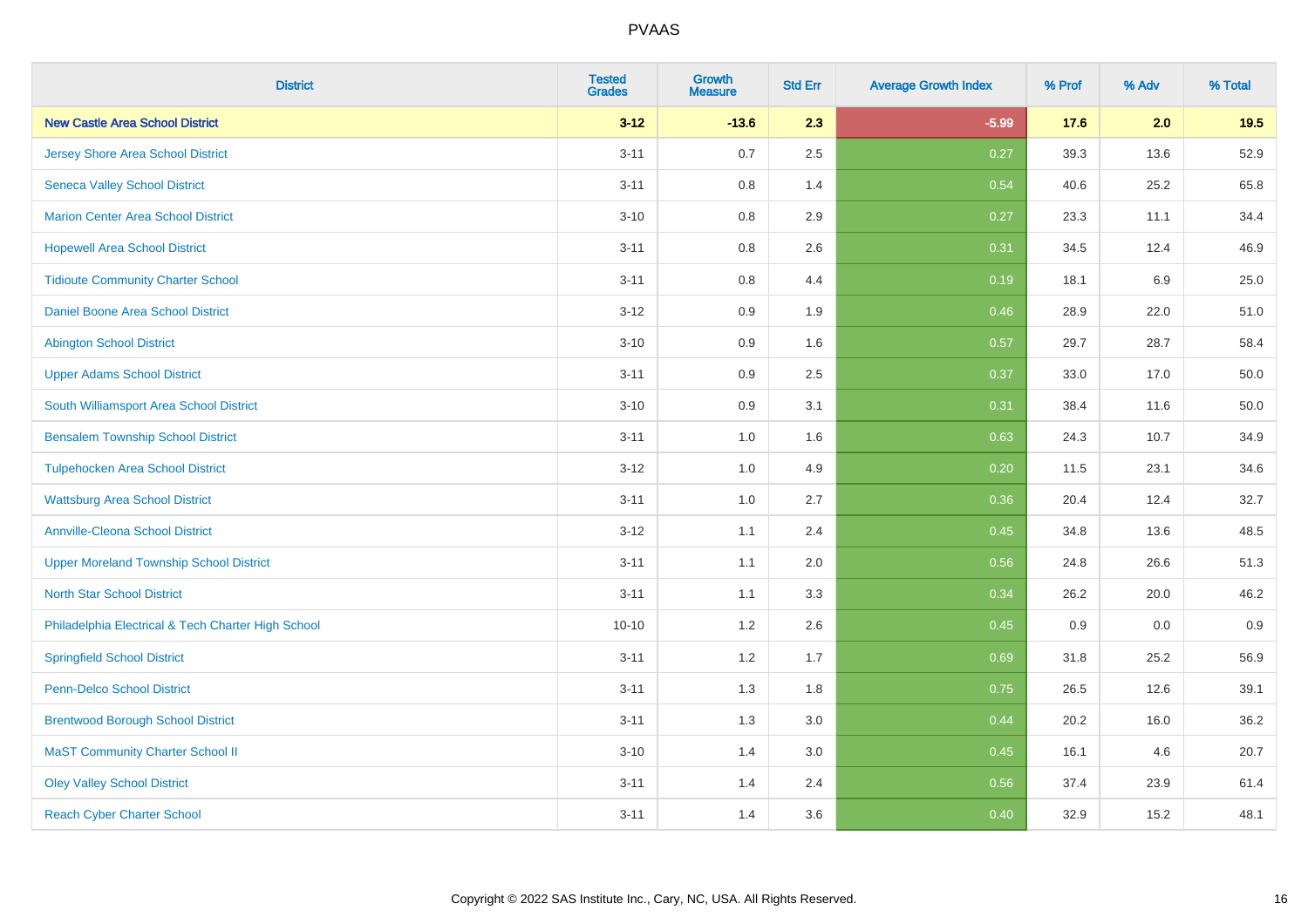| <b>District</b>                           | <b>Tested</b><br><b>Grades</b> | <b>Growth</b><br><b>Measure</b> | <b>Std Err</b> | <b>Average Growth Index</b> | % Prof | % Adv | % Total |
|-------------------------------------------|--------------------------------|---------------------------------|----------------|-----------------------------|--------|-------|---------|
| <b>New Castle Area School District</b>    | $3 - 12$                       | $-13.6$                         | 2.3            | $-5.99$                     | 17.6   | 2.0   | 19.5    |
| <b>Tunkhannock Area School District</b>   | $3 - 11$                       | 1.4                             | 2.0            | 0.71                        | 29.8   | 18.1  | 47.9    |
| <b>Haverford Township School District</b> | $3 - 11$                       | 1.4                             | 1.4            | 1.05                        | 36.7   | 26.3  | 63.0    |
| <b>Centennial School District</b>         | $3 - 10$                       | 1.5                             | 1.5            | 0.98                        | 23.6   | 12.4  | 36.0    |
| <b>Moon Area School District</b>          | $3 - 11$                       | 1.5                             | 1.8            | 0.86                        | 34.5   | 25.5  | 60.0    |
| <b>Avella Area School District</b>        | $3 - 12$                       | 1.6                             | 4.7            | 0.34                        | 34.8   | 7.2   | 42.0    |
| Juniata Valley School District            | $3 - 11$                       | 1.6                             | 3.2            | 0.51                        | 23.1   | 9.4   | 32.5    |
| <b>Shenango Area School District</b>      | $3 - 11$                       | 1.7                             | 3.2            | 0.52                        | 41.4   | 13.8  | 55.3    |
| <b>Lewisburg Area School District</b>     | $3 - 11$                       | 1.7                             | 2.4            | 0.72                        | 35.9   | 35.9  | 71.8    |
| <b>Forest Hills School District</b>       | $3 - 11$                       | 1.8                             | 2.5            | 0.71                        | 28.8   | 10.3  | 39.1    |
| West Jefferson Hills School District      | $3 - 11$                       | 1.9                             | 1.9            | 0.99                        | 34.8   | 27.3  | 62.1    |
| <b>Pottstown School District</b>          | $3 - 12$                       | 2.0                             | 2.2            | 0.88                        | 19.4   | 6.2   | 25.6    |
| <b>Blackhawk School District</b>          | $3 - 11$                       | 2.0                             | 2.3            | 0.87                        | 34.6   | 20.7  | 55.3    |
| <b>Bethlehem-Center School District</b>   | $3 - 10$                       | 2.1                             | 3.5            | 0.59                        | 32.3   | 4.6   | 36.9    |
| Esperanza Academy Charter School          | $4 - 11$                       | 2.1                             | 2.1            | 1.01                        | 14.2   | 3.6   | 17.8    |
| <b>Upper Dublin School District</b>       | $3 - 12$                       | 2.1                             | 1.8            | 1.19                        | 34.7   | 30.0  | 64.7    |
| <b>Solanco School District</b>            | $3 - 11$                       | 2.2                             | 1.8            | 1.18                        | 27.2   | 15.0  | 42.3    |
| <b>Mercer Area School District</b>        | $3 - 11$                       | 2.2                             | 3.1            | 0.70                        | 24.4   | 11.8  | 36.2    |
| <b>Belmont Charter School</b>             | $3 - 10$                       | 2.2                             | 3.4            | 0.64                        | 5.3    | 1.8   | $7.0$   |
| <b>West Shore School District</b>         | $3 - 12$                       | 2.2                             | 1.3            | 1.68                        | 31.8   | 15.2  | 47.1    |
| Mt Lebanon School District                | $3 - 11$                       | 2.4                             | 1.3            | 1.79                        | 39.3   | 37.4  | 76.8    |
| <b>Conestoga Valley School District</b>   | $3 - 11$                       | 2.4                             | 1.7            | 1.43                        | 35.0   | 23.5  | 58.5    |
| <b>South Western School District</b>      | $3 - 12$                       | 2.5                             | 1.7            | 1.48                        | 36.2   | 19.7  | 55.9    |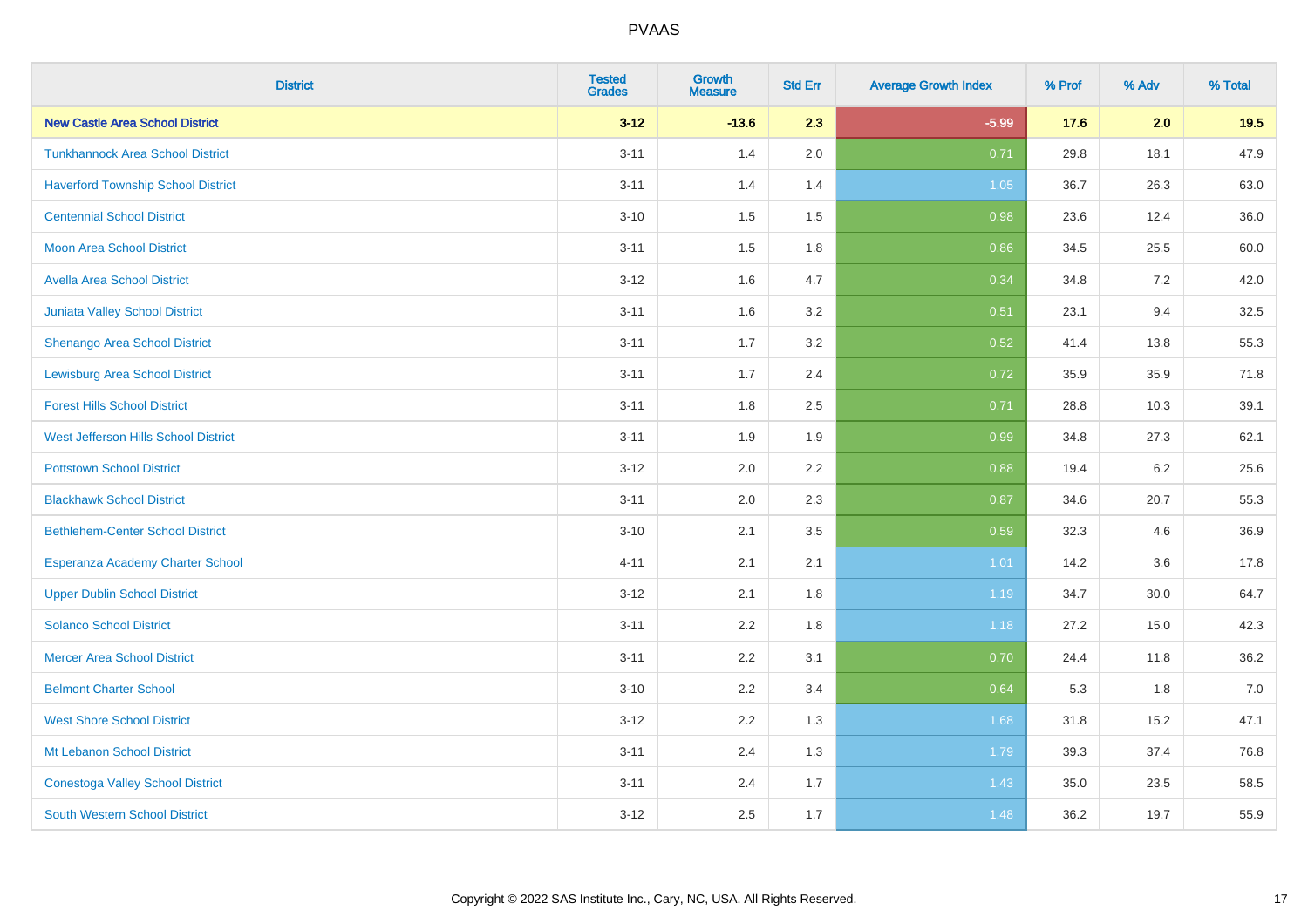| <b>District</b>                                 | <b>Tested</b><br><b>Grades</b> | <b>Growth</b><br><b>Measure</b> | <b>Std Err</b> | <b>Average Growth Index</b> | % Prof | % Adv | % Total |
|-------------------------------------------------|--------------------------------|---------------------------------|----------------|-----------------------------|--------|-------|---------|
| <b>New Castle Area School District</b>          | $3 - 12$                       | $-13.6$                         | 2.3            | $-5.99$                     | 17.6   | 2.0   | 19.5    |
| <b>Bermudian Springs School District</b>        | $3 - 11$                       | 2.5                             | 2.4            | 1.05                        | 31.8   | 23.5  | 55.3    |
| <b>Sullivan County School District</b>          | $3 - 10$                       | 2.5                             | 4.3            | 0.58                        | 43.6   | 7.7   | 51.3    |
| <b>Union School District</b>                    | $3 - 12$                       | 2.5                             | 3.7            | 0.69                        | 17.9   | 10.4  | 28.4    |
| <b>School Lane Charter School</b>               | $3 - 11$                       | 2.6                             | 3.6            | 0.72                        | 23.1   | 18.7  | 41.8    |
| <b>Williams Valley School District</b>          | $3 - 11$                       | 2.6                             | 3.7            | 0.69                        | 17.0   | 5.1   | 22.0    |
| <b>Austin Area School District</b>              | $3 - 11$                       | 2.6                             | 6.0            | 0.43                        | 25.0   | 18.8  | 43.8    |
| <b>Athens Area School District</b>              | $3 - 11$                       | 2.6                             | 2.3            | 1.11                        | 34.9   | 12.3  | 47.3    |
| <b>Perkiomen Valley School District</b>         | $3 - 11$                       | 2.7                             | 1.5            | 1.83                        | 35.0   | 25.3  | 60.3    |
| <b>Mastery Charter School - Pickett Campus</b>  | $6 - 10$                       | 2.7                             | 4.2            | 0.65                        | 20.6   | 0.0   | 20.6    |
| <b>Eastern Lancaster County School District</b> | $3 - 12$                       | 2.9                             | 3.2            | 0.91                        | 35.2   | 36.4  | 71.6    |
| <b>Ringgold School District</b>                 | $3 - 11$                       | 2.9                             | 2.2            | 1.32                        | 23.8   | 13.3  | 37.1    |
| <b>Penn-Trafford School District</b>            | $3 - 11$                       | 2.9                             | 1.8            | 1.68                        | 46.3   | 26.2  | 72.5    |
| <b>Waynesboro Area School District</b>          | $3 - 12$                       | 3.0                             | 1.8            | 1.67                        | 26.0   | 23.5  | 49.5    |
| <b>Gateway School District</b>                  | $3 - 11$                       | 3.1                             | 2.0            | 1.55                        | 35.7   | 18.5  | 54.2    |
| Northampton Area School District                | $3 - 11$                       | 3.2                             | 1.5            | 2.05                        | 29.8   | 17.9  | 47.7    |
| <b>Clarion Area School District</b>             | $3 - 11$                       | $3.2\,$                         | 3.7            | 0.88                        | 31.7   | 13.3  | 45.0    |
| North Clarion County School District            | $3 - 12$                       | 3.4                             | 4.1            | 0.83                        | 45.0   | 18.8  | 63.8    |
| <b>Fort Leboeuf School District</b>             | $3 - 11$                       | 3.5                             | 2.2            | 1.58                        | 32.0   | 16.8  | 48.8    |
| <b>Bellwood-Antis School District</b>           | $3 - 10$                       | 3.5                             | 2.8            | 1.24                        | 40.9   | 19.4  | 60.2    |
| <b>Keystone Central School District</b>         | $3 - 11$                       | 3.6                             | 1.8            | 2.04                        | 27.1   | 14.6  | 41.8    |
| <b>Western Wayne School District</b>            | $3 - 11$                       | 3.6                             | 2.6            | 1.39                        | 30.8   | 16.2  | 47.0    |
| <b>Midd-West School District</b>                | $3 - 11$                       | 3.6                             | 2.6            | 1.42                        | 28.6   | 25.0  | 53.6    |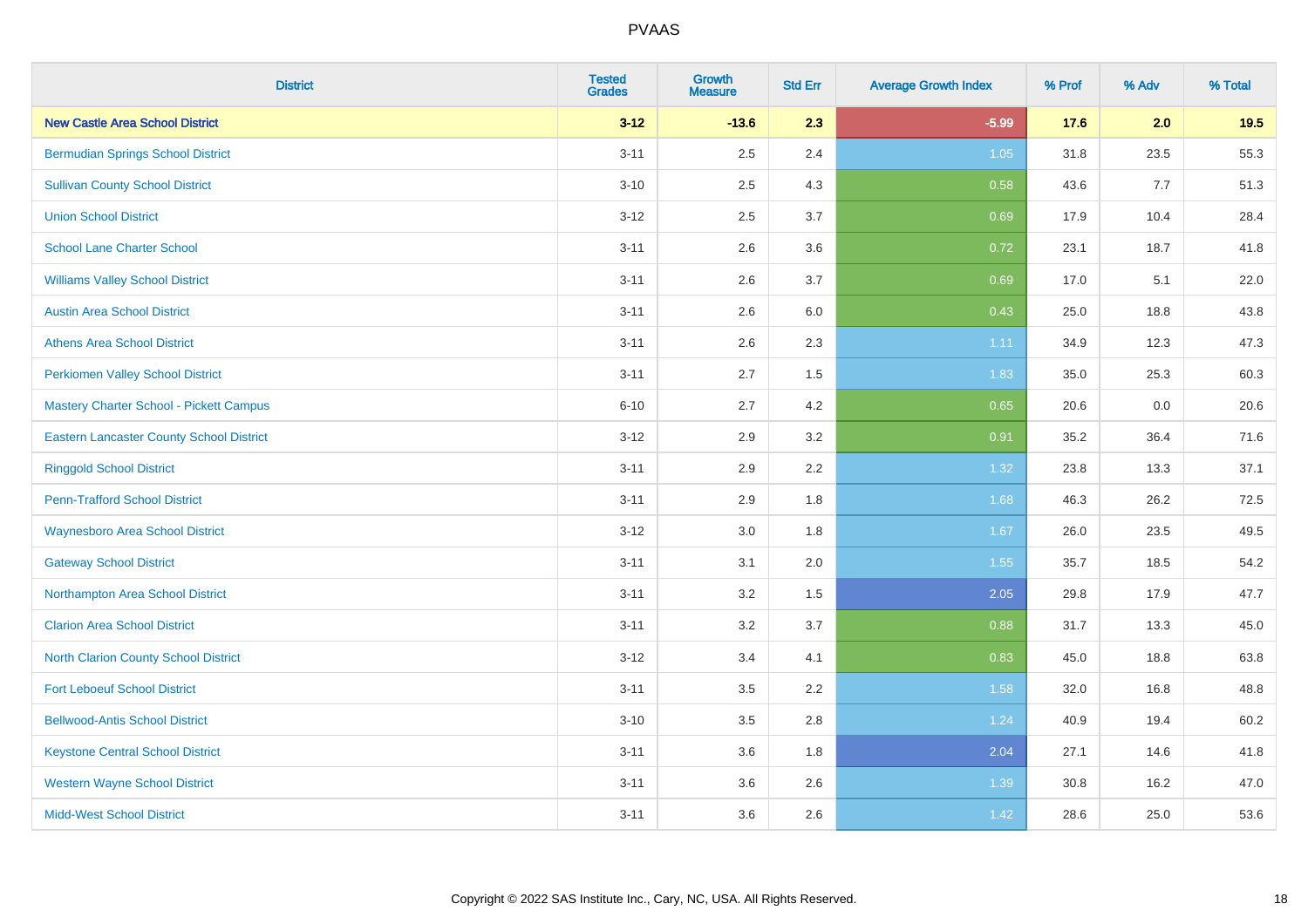| <b>District</b>                                    | <b>Tested</b><br><b>Grades</b> | <b>Growth</b><br><b>Measure</b> | <b>Std Err</b> | <b>Average Growth Index</b> | % Prof | % Adv | % Total |
|----------------------------------------------------|--------------------------------|---------------------------------|----------------|-----------------------------|--------|-------|---------|
| <b>New Castle Area School District</b>             | $3 - 12$                       | $-13.6$                         | 2.3            | $-5.99$                     | 17.6   | 2.0   | 19.5    |
| <b>Sharpsville Area School District</b>            | $3 - 11$                       | 3.8                             | 3.7            | 1.04                        | 41.1   | 23.2  | 64.3    |
| <b>Newport School District</b>                     | $3 - 12$                       | 3.8                             | 3.3            | 1.17                        | 38.8   | 10.4  | 49.2    |
| Northeastern York School District                  | $3 - 11$                       | 3.8                             | 1.8            | 2.11                        | 32.7   | 21.0  | 53.7    |
| <b>Spring Grove Area School District</b>           | $3 - 11$                       | 3.9                             | 2.0            | 1.90                        | 30.0   | 23.0  | 53.0    |
| Susquehanna Township School District               | $3 - 12$                       | 3.9                             | 2.7            | 1.45                        | 19.0   | 13.1  | 32.0    |
| <b>Southeast Delco School District</b>             | $3 - 10$                       | 3.9                             | 3.5            | 1.12                        | 18.6   | 3.4   | 22.0    |
| <b>Brownsville Area School District</b>            | $3 - 12$                       | 3.9                             | 3.8            | 1.04                        | 22.0   | 8.5   | 30.5    |
| <b>Chestnut Ridge School District</b>              | $3 - 12$                       | 4.0                             | 2.9            | 1.38                        | 33.2   | 11.0  | 44.2    |
| <b>Eastern Lebanon County School District</b>      | $3 - 11$                       | 4.0                             | 2.1            | 1.89                        | 23.5   | 11.5  | 35.0    |
| Philipsburg-Osceola Area School District           | $3 - 11$                       | 4.1                             | 3.0            | 1.37                        | 22.5   | 16.2  | 38.8    |
| <b>Commonwealth Charter Academy Charter School</b> | $3 - 10$                       | 4.2                             | 1.6            | 2.68                        | 27.0   | 15.6  | 42.5    |
| <b>Bloomsburg Area School District</b>             | $3 - 10$                       | 4.3                             | 3.4            | 1.26                        | 36.5   | 20.6  | 57.1    |
| <b>Purchase Line School District</b>               | $3 - 12$                       | 4.3                             | 3.3            | 1.30                        | 32.3   | 9.0   | 41.4    |
| <b>Reading School District</b>                     | $3 - 11$                       | 4.3                             | 1.2            | 3.71                        | 16.8   | 6.0   | 22.8    |
| South Middleton School District                    | $3 - 11$                       | 4.4                             | 2.2            | 1.95                        | 31.1   | 16.4  | 47.5    |
| <b>Downingtown Area School District</b>            | $3 - 11$                       | 4.4                             | 1.1            | 4.06                        | 30.1   | 32.0  | 62.2    |
| Pennsylvania Virtual Charter School                | $3 - 11$                       | 4.4                             | 3.4            | 1.31                        | 29.8   | 21.2  | 51.0    |
| <b>Red Lion Area School District</b>               | $3 - 11$                       | 4.5                             | 1.9            | 2.31                        | 32.3   | 21.5  | 53.8    |
| <b>Mckeesport Area School District</b>             | $3 - 12$                       | 4.6                             | 2.2            | 2.14                        | 21.1   | 4.4   | 25.5    |
| <b>Central Valley School District</b>              | $3 - 10$                       | 4.7                             | 2.6            | 1.83                        | 37.8   | 18.5  | 56.3    |
| <b>East Pennsboro Area School District</b>         | $3 - 11$                       | 4.8                             | 2.1            | 2.26                        | 36.8   | 16.9  | 53.7    |
| <b>Conemaugh Township Area School District</b>     | $3 - 12$                       | 4.8                             | 3.5            | 1.39                        | 30.9   | 27.8  | 58.8    |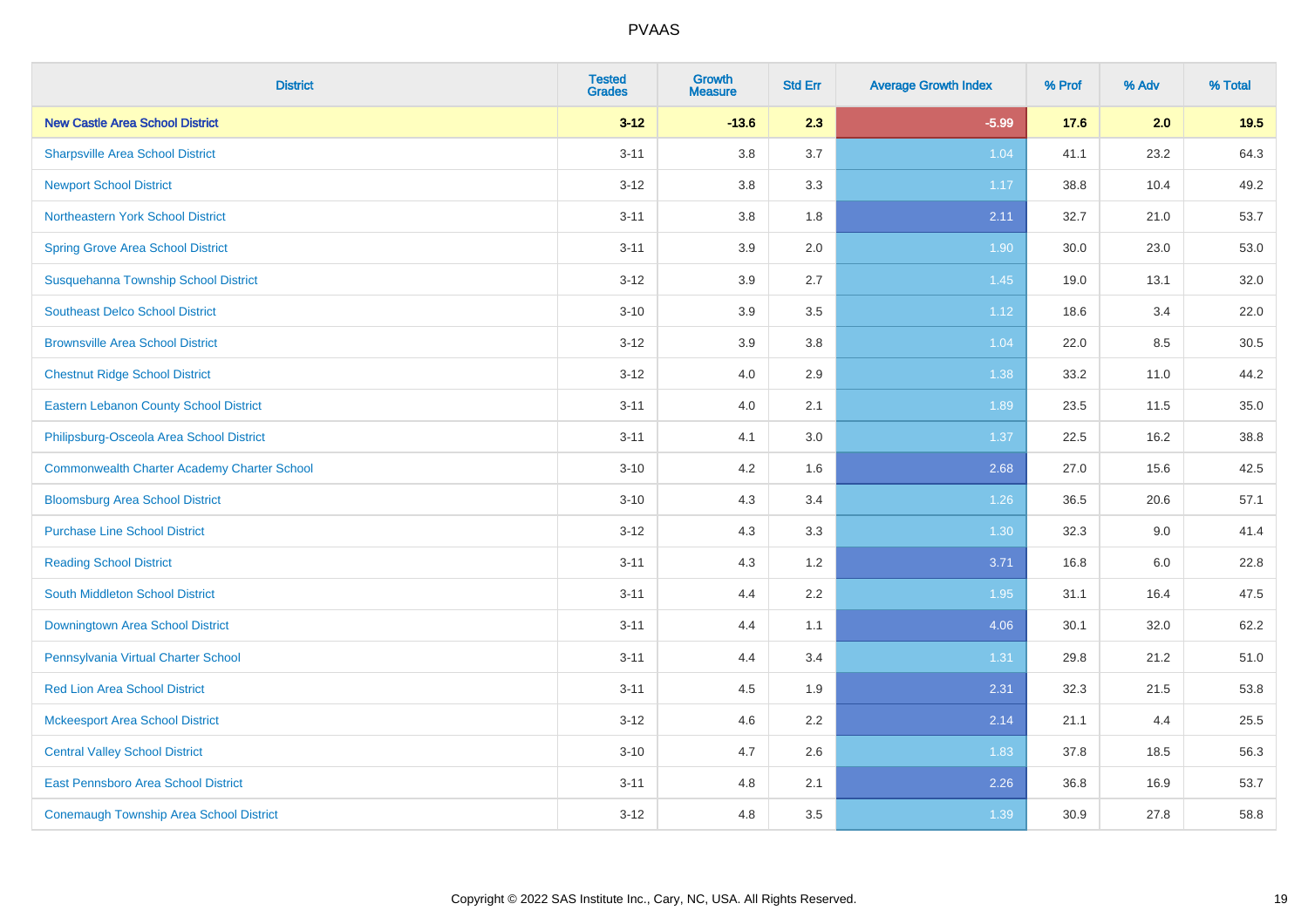| <b>District</b>                                | <b>Tested</b><br><b>Grades</b> | <b>Growth</b><br><b>Measure</b> | <b>Std Err</b> | <b>Average Growth Index</b> | % Prof | % Adv | % Total |
|------------------------------------------------|--------------------------------|---------------------------------|----------------|-----------------------------|--------|-------|---------|
| <b>New Castle Area School District</b>         | $3 - 12$                       | $-13.6$                         | 2.3            | $-5.99$                     | 17.6   | 2.0   | 19.5    |
| <b>Wallingford-Swarthmore School District</b>  | $3 - 10$                       | 5.0                             | $2.2\,$        | 2.25                        | 33.3   | 37.1  | 70.4    |
| Johnsonburg Area School District               | $3 - 11$                       | 5.0                             | 3.9            | 1.27                        | 35.5   | 11.8  | 47.4    |
| Aspira Bilingual Cyber Charter School          | $3 - 11$                       | 5.1                             | 5.8            | 0.87                        | 4.8    | 0.0   | 4.8     |
| Hope For Hyndman Charter School                | $3 - 11$                       | 5.1                             | 5.8            | 0.88                        | 14.3   | 7.1   | 21.4    |
| <b>Lower Dauphin School District</b>           | $3 - 11$                       | 5.3                             | 1.8            | 3.03                        | 30.6   | 26.8  | 57.5    |
| <b>Great Valley School District</b>            | $3 - 11$                       | 5.4                             | 2.0            | 2.77                        | 33.8   | 33.5  | 67.3    |
| <b>Galeton Area School District</b>            | $3 - 11$                       | 5.4                             | 5.4            | 1.01                        | 33.3   | 22.2  | 55.6    |
| <b>Pennsbury School District</b>               | $3 - 11$                       | 5.6                             | 1.3            | 4.38                        | 37.7   | 27.7  | 65.4    |
| <b>Crawford Central School District</b>        | $3 - 11$                       | 5.7                             | 2.1            | 2.71                        | 26.4   | 15.8  | 42.1    |
| <b>Wyalusing Area School District</b>          | $3 - 12$                       | 5.7                             | 3.2            | 1.78                        | 38.6   | 12.9  | 51.4    |
| <b>Upper Perkiomen School District</b>         | $3 - 11$                       | 5.7                             | 1.9            | 3.04                        | 25.4   | 19.9  | 45.4    |
| <b>Sayre Area School District</b>              | $3 - 11$                       | 5.8                             | 3.2            | 1.81                        | 30.3   | 21.0  | 51.3    |
| <b>Smethport Area School District</b>          | $3 - 12$                       | 5.8                             | 3.8            | 1.52                        | 24.6   | 20.0  | 44.6    |
| <b>Brandywine Heights Area School District</b> | $3 - 11$                       | 5.8                             | 2.6            | 2.27                        | 27.7   | 28.6  | 56.2    |
| <b>Halifax Area School District</b>            | $3 - 11$                       | 5.8                             | 3.5            | 1.64                        | 32.1   | 18.9  | 50.9    |
| <b>Salisbury Township School District</b>      | $3 - 11$                       | 5.8                             | 3.6            | 1.62                        | 24.4   | 12.6  | 37.0    |
| Huntingdon Area School District                | $3 - 11$                       | 5.8                             | 2.6            | 2.28                        | 27.8   | 17.4  | 45.2    |
| <b>Donegal School District</b>                 | $3 - 12$                       | 5.9                             | 2.2            | 2.72                        | 34.1   | 23.1  | 57.2    |
| Saint Marys Area School District               | $3 - 11$                       | 6.0                             | 2.2            | 2.69                        | 35.4   | 18.3  | 53.7    |
| South Fayette Township School District         | $3 - 11$                       | 6.0                             | 1.8            | 3.33                        | 32.2   | 38.3  | 70.5    |
| <b>Hazleton Area School District</b>           | $3 - 11$                       | 6.0                             | 1.6            | 3.85                        | 20.5   | 9.0   | 29.5    |
| <b>Penncrest School District</b>               | $3 - 11$                       | 6.0                             | 1.9            | 3.24                        | 31.1   | 16.9  | 48.0    |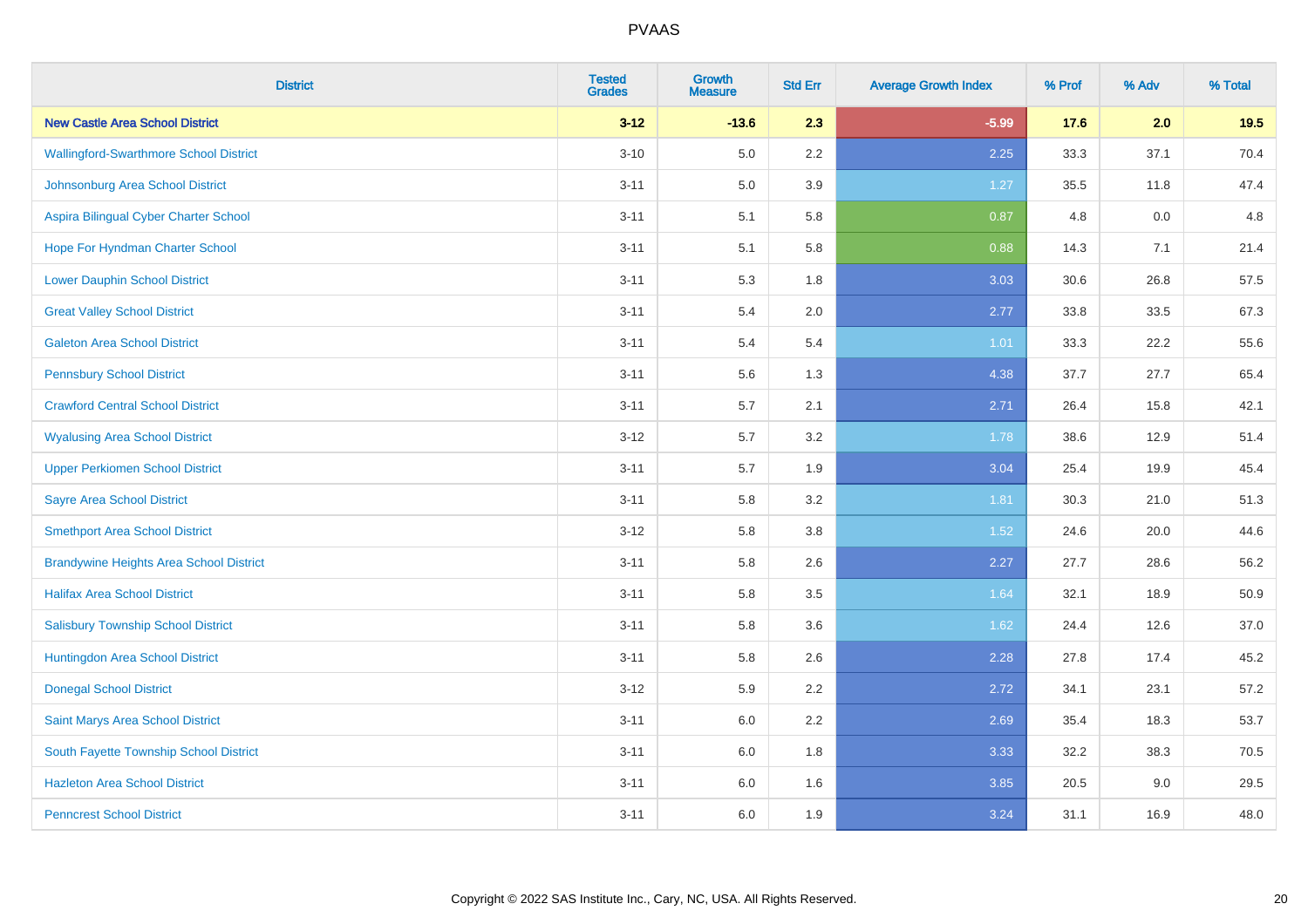| <b>District</b>                               | <b>Tested</b><br><b>Grades</b> | <b>Growth</b><br><b>Measure</b> | <b>Std Err</b> | <b>Average Growth Index</b> | % Prof | % Adv   | % Total |
|-----------------------------------------------|--------------------------------|---------------------------------|----------------|-----------------------------|--------|---------|---------|
| <b>New Castle Area School District</b>        | $3 - 12$                       | $-13.6$                         | 2.3            | $-5.99$                     | 17.6   | 2.0     | 19.5    |
| Multicultural Academy Charter School          | $9 - 11$                       | 6.0                             | 3.4            | 1.77                        | 12.3   | $0.0\,$ | 12.3    |
| Northern Lehigh School District               | $3 - 12$                       | 6.1                             | 2.5            | 2.42                        | 21.4   | 18.0    | 39.3    |
| South Butler County School District           | $3 - 10$                       | 6.3                             | 2.2            | 2.80                        | 37.8   | 19.2    | 57.0    |
| <b>United School District</b>                 | $3 - 11$                       | 6.3                             | 3.3            | 1.89                        | 38.8   | 16.3    | 55.0    |
| <b>Easton Area School District</b>            | $3 - 12$                       | 6.3                             | 1.3            | 4.91                        | 24.1   | 13.0    | 37.1    |
| <b>Bedford Area School District</b>           | $3 - 11$                       | 6.4                             | 2.4            | 2.68                        | 31.0   | 20.6    | 51.6    |
| People For People Charter School              | $3 - 12$                       | 6.4                             | 5.6            | 1.15                        | 2.4    | 0.0     | 2.4     |
| <b>Tamaqua Area School District</b>           | $3 - 12$                       | 6.5                             | 2.4            | 2.72                        | 34.3   | 17.5    | 51.8    |
| <b>Port Allegany School District</b>          | $3 - 11$                       | 6.5                             | 3.7            | 1.74                        | 26.4   | 11.3    | 37.7    |
| 21st Century Cyber Charter School             | $6 - 12$                       | 6.6                             | 2.1            | 3.16                        | 29.0   | 21.8    | 50.8    |
| <b>Mars Area School District</b>              | $3 - 10$                       | 6.6                             | 1.9            | 3.45                        | 36.7   | 32.4    | 69.1    |
| Mastery Charter School - Hardy Williams       | $3 - 11$                       | 6.6                             | $3.0\,$        | 2.21                        | 24.7   | $1.2\,$ | 25.9    |
| <b>Bellefonte Area School District</b>        | $3 - 11$                       | 6.7                             | 2.0            | 3.34                        | 28.8   | 21.5    | 50.2    |
| <b>Abington Heights School District</b>       | $3 - 11$                       | 6.7                             | 1.7            | 4.00                        | 33.8   | 31.7    | 65.5    |
| Pennsylvania Distance Learning Charter School | $3 - 12$                       | $6.8\,$                         | 3.4            | 1.99                        | 19.8   | $6.2\,$ | 25.9    |
| <b>Northern Potter School District</b>        | $3 - 12$                       | 6.8                             | 4.6            | 1.48                        | 30.6   | 11.1    | 41.7    |
| Northern Tioga School District                | $3 - 12$                       | 6.8                             | 2.6            | 2.64                        | 25.0   | 16.9    | 41.9    |
| <b>Brookville Area School District</b>        | $3 - 11$                       | 6.8                             | 3.1            | 2.19                        | 46.1   | 14.6    | 60.7    |
| Ephrata Area School District                  | $3 - 11$                       | 6.8                             | 1.7            | 4.08                        | 31.6   | 17.1    | 48.8    |
| <b>Muncy School District</b>                  | $3 - 11$                       | 6.9                             | 3.3            | 2.12                        | 37.6   | 18.8    | 56.4    |
| <b>William Penn School District</b>           | $3 - 12$                       | 7.0                             | 1.9            | 3.61                        | 14.0   | $7.2\,$ | 21.3    |
| <b>Bentworth School District</b>              | $3 - 11$                       | 7.0                             | 3.0            | 2.36                        | 26.6   | 17.0    | 43.6    |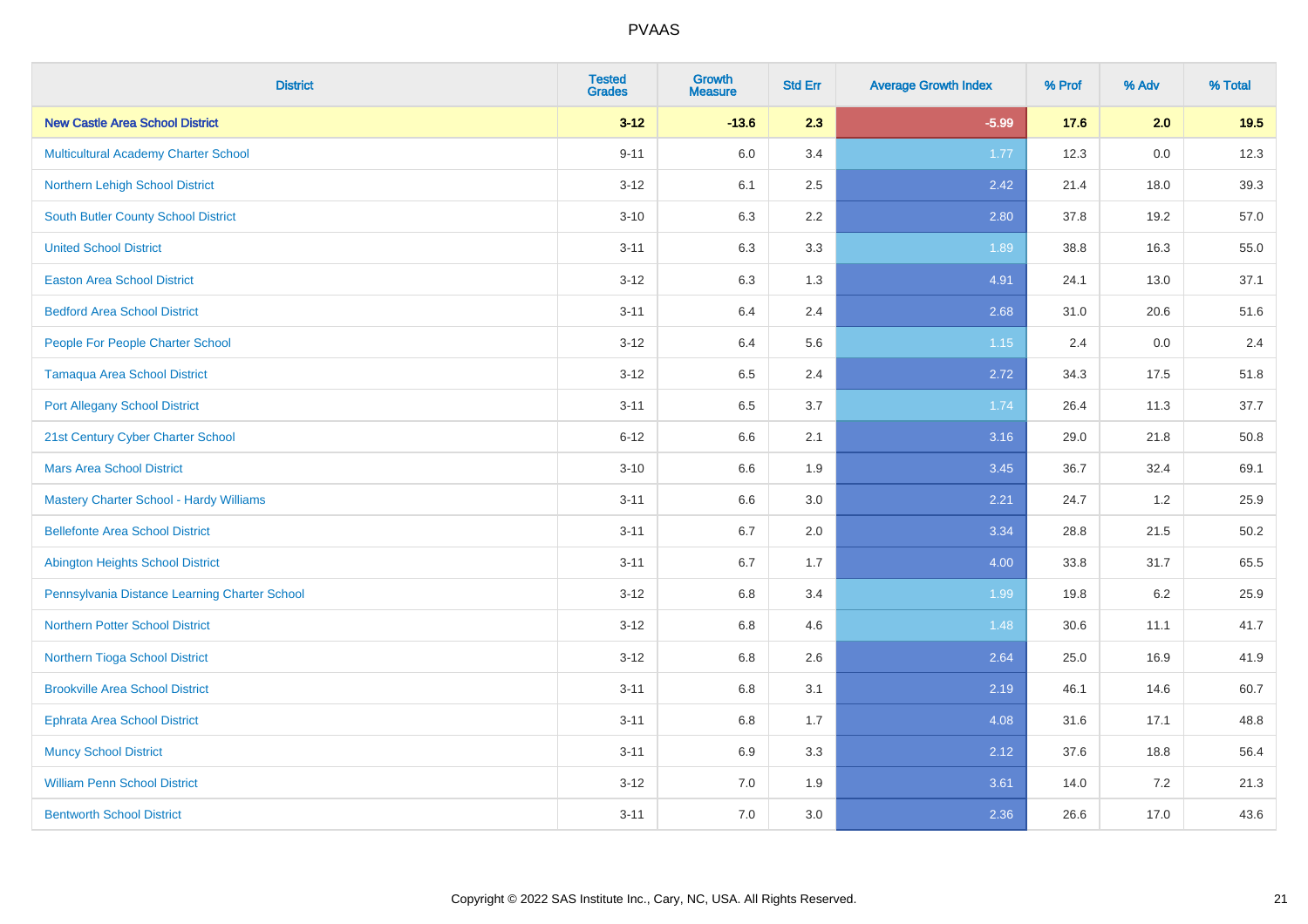| <b>District</b>                               | <b>Tested</b><br><b>Grades</b> | <b>Growth</b><br><b>Measure</b> | <b>Std Err</b> | <b>Average Growth Index</b> | % Prof | % Adv | % Total |
|-----------------------------------------------|--------------------------------|---------------------------------|----------------|-----------------------------|--------|-------|---------|
| <b>New Castle Area School District</b>        | $3 - 12$                       | $-13.6$                         | 2.3            | $-5.99$                     | 17.6   | 2.0   | 19.5    |
| Leechburg Area School District                | $3 - 11$                       | 7.0                             | 3.9            | 1.79                        | 37.7   | 4.9   | 42.6    |
| <b>Penn Manor School District</b>             | $3 - 11$                       | 7.1                             | 1.5            | 4.82                        | 26.7   | 20.5  | 47.2    |
| <b>Elizabethtown Area School District</b>     | $3 - 12$                       | 7.1                             | 1.7            | 4.19                        | 36.4   | 27.6  | 64.0    |
| <b>Esperanza Cyber Charter School</b>         | $3 - 11$                       | 7.1                             | 6.1            | 1.15                        | 8.8    | 2.9   | 11.8    |
| <b>Conrad Weiser Area School District</b>     | $3 - 11$                       | 7.1                             | 2.1            | 3.34                        | 28.2   | 14.4  | 42.6    |
| Dr Robert Ketterer Charter School Inc         | $6 - 12$                       | 7.1                             | 4.3            | 1.66                        | 7.3    | 1.7   | 9.0     |
| <b>Dover Area School District</b>             | $3 - 12$                       | 7.1                             | 1.9            | 3.78                        | 33.0   | 18.7  | 51.7    |
| <b>Phoenixville Area School District</b>      | $3 - 11$                       | 7.3                             | 1.8            | 3.96                        | 32.3   | 27.6  | 59.8    |
| <b>York Suburban School District</b>          | $3 - 11$                       | 7.4                             | 2.1            | 3.55                        | 24.9   | 31.2  | 56.1    |
| <b>Pennridge School District</b>              | $3 - 10$                       | 7.4                             | 1.5            | 5.10                        | 32.0   | 27.6  | 59.6    |
| <b>Hampton Township School District</b>       | $3 - 11$                       | 7.4                             | 2.0            | 3.79                        | 37.9   | 39.2  | 77.0    |
| <b>Radnor Township School District</b>        | $3 - 12$                       | $7.5\,$                         | 1.9            | 4.03                        | 33.0   | 38.3  | 71.3    |
| <b>Stroudsburg Area School District</b>       | $3 - 11$                       | 7.5                             | 1.6            | 4.70                        | 30.4   | 18.3  | 48.7    |
| <b>Bald Eagle Area School District</b>        | $3 - 11$                       | 7.6                             | 2.5            | 3.00                        | 31.6   | 15.6  | 47.3    |
| <b>Conewago Valley School District</b>        | $3 - 12$                       | 7.6                             | 1.7            | 4.46                        | 41.3   | 19.4  | 60.6    |
| <b>Avon Grove School District</b>             | $3 - 10$                       | 7.6                             | 1.4            | 5.29                        | 33.7   | 33.2  | 67.0    |
| <b>Juniata County School District</b>         | $3 - 12$                       | 7.7                             | 2.0            | 3.81                        | 22.9   | 18.9  | 41.8    |
| <b>Palisades School District</b>              | $3 - 11$                       | 7.7                             | 2.9            | 2.66                        | 27.8   | 20.3  | 48.1    |
| <b>Keystone School District</b>               | $3 - 11$                       | 7.8                             | 5.7            | 1.37                        | 35.0   | 45.0  | 80.0    |
| <b>Glendale School District</b>               | $3 - 10$                       | 7.9                             | 3.5            | 2.25                        | 42.6   | 9.3   | 51.8    |
| <b>Mastery Charter School - Thomas Campus</b> | $3 - 10$                       | 7.9                             | 5.7            | 1.39                        | 12.5   | 0.0   | 12.5    |
| Pennsylvania Leadership Charter School        | $3 - 11$                       | 8.0                             | 1.9            | 4.22                        | 33.1   | 27.8  | 60.9    |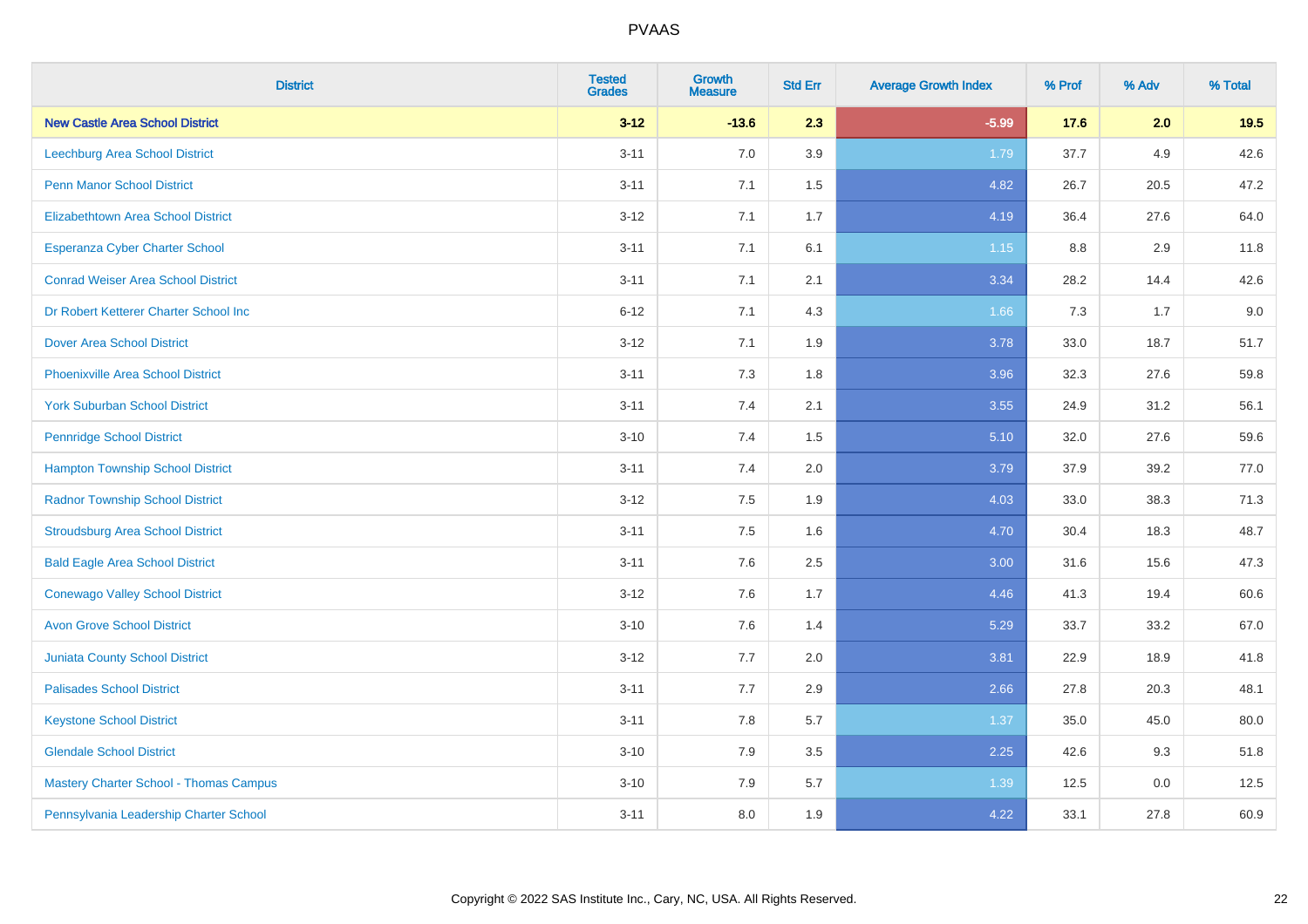| <b>District</b>                                | <b>Tested</b><br><b>Grades</b> | <b>Growth</b><br><b>Measure</b> | <b>Std Err</b> | <b>Average Growth Index</b> | % Prof | % Adv | % Total |
|------------------------------------------------|--------------------------------|---------------------------------|----------------|-----------------------------|--------|-------|---------|
| <b>New Castle Area School District</b>         | $3 - 12$                       | $-13.6$                         | 2.3            | $-5.99$                     | 17.6   | 2.0   | 19.5    |
| <b>Dallas School District</b>                  | $3 - 11$                       | 8.1                             | 2.1            | 3.87                        | 32.4   | 22.4  | 54.8    |
| <b>Benton Area School District</b>             | $3 - 10$                       | 8.1                             | 4.0            | 2.01                        | 35.7   | 28.6  | 64.3    |
| <b>Cornwall-Lebanon School District</b>        | $3 - 11$                       | 8.2                             | 1.6            | 5.24                        | 28.0   | 20.5  | 48.6    |
| <b>Blue Ridge School District</b>              | $3 - 11$                       | 8.3                             | 3.7            | 2.24                        | 29.6   | 9.3   | 38.9    |
| <b>Fairview School District</b>                | $3 - 11$                       | 8.3                             | 2.4            | 3.43                        | 41.9   | 34.9  | 76.7    |
| <b>Canton Area School District</b>             | $3 - 11$                       | 8.4                             | 2.9            | 2.92                        | 13.8   | 23.0  | 36.8    |
| Northern York County School District           | $3 - 11$                       | 8.4                             | 1.8            | 4.63                        | 24.3   | 23.1  | 47.4    |
| <b>Neshaminy School District</b>               | $3 - 11$                       | 8.6                             | 1.3            | 6.56                        | 31.3   | 23.9  | 55.2    |
| Oil City Area School District                  | $3 - 11$                       | 8.6                             | 2.4            | 3.56                        | 29.1   | 13.1  | 42.2    |
| <b>West Allegheny School District</b>          | $3-12$                         | 8.6                             | 2.0            | 4.34                        | 37.3   | 27.2  | 64.5    |
| <b>Lower Moreland Township School District</b> | $3 - 11$                       | 8.7                             | 2.0            | 4.35                        | 38.2   | 33.2  | 71.4    |
| <b>Tredyffrin-Easttown School District</b>     | $3 - 10$                       | 8.7                             | 2.4            | 3.57                        | 35.2   | 35.8  | 71.0    |
| <b>Homer-Center School District</b>            | $3 - 11$                       | 8.8                             | 3.5            | 2.53                        | 38.0   | 17.7  | 55.8    |
| <b>Kane Area School District</b>               | $3 - 10$                       | 8.8                             | 2.9            | 3.07                        | 31.4   | 19.8  | 51.2    |
| <b>Wallenpaupack Area School District</b>      | $3 - 11$                       | $8.8\,$                         | 2.1            | 4.28                        | 28.5   | 18.9  | 47.4    |
| <b>East Penn School District</b>               | $3 - 11$                       | 8.9                             | 1.2            | 7.61                        | 32.8   | 26.4  | 59.2    |
| <b>Spring Cove School District</b>             | $3 - 11$                       | 9.1                             | 2.4            | 3.77                        | 31.8   | 25.4  | 57.1    |
| <b>Millcreek Township School District</b>      | $3 - 11$                       | 9.1                             | 1.4            | 6.61                        | 34.5   | 30.1  | 64.6    |
| <b>Pine-Richland School District</b>           | $3 - 11$                       | 9.3                             | 1.7            | 5.56                        | 42.3   | 35.8  | 78.1    |
| <b>Valley View School District</b>             | $3 - 11$                       | 9.3                             | 2.2            | 4.18                        | 26.6   | 23.1  | 49.7    |
| <b>Kutztown Area School District</b>           | $3-12$                         | 9.3                             | 2.8            | 3.34                        | 38.5   | 14.6  | 53.2    |
| <b>Apollo-Ridge School District</b>            | $3 - 12$                       | 9.5                             | 3.0            | 3.23                        | 34.0   | 9.4   | 43.4    |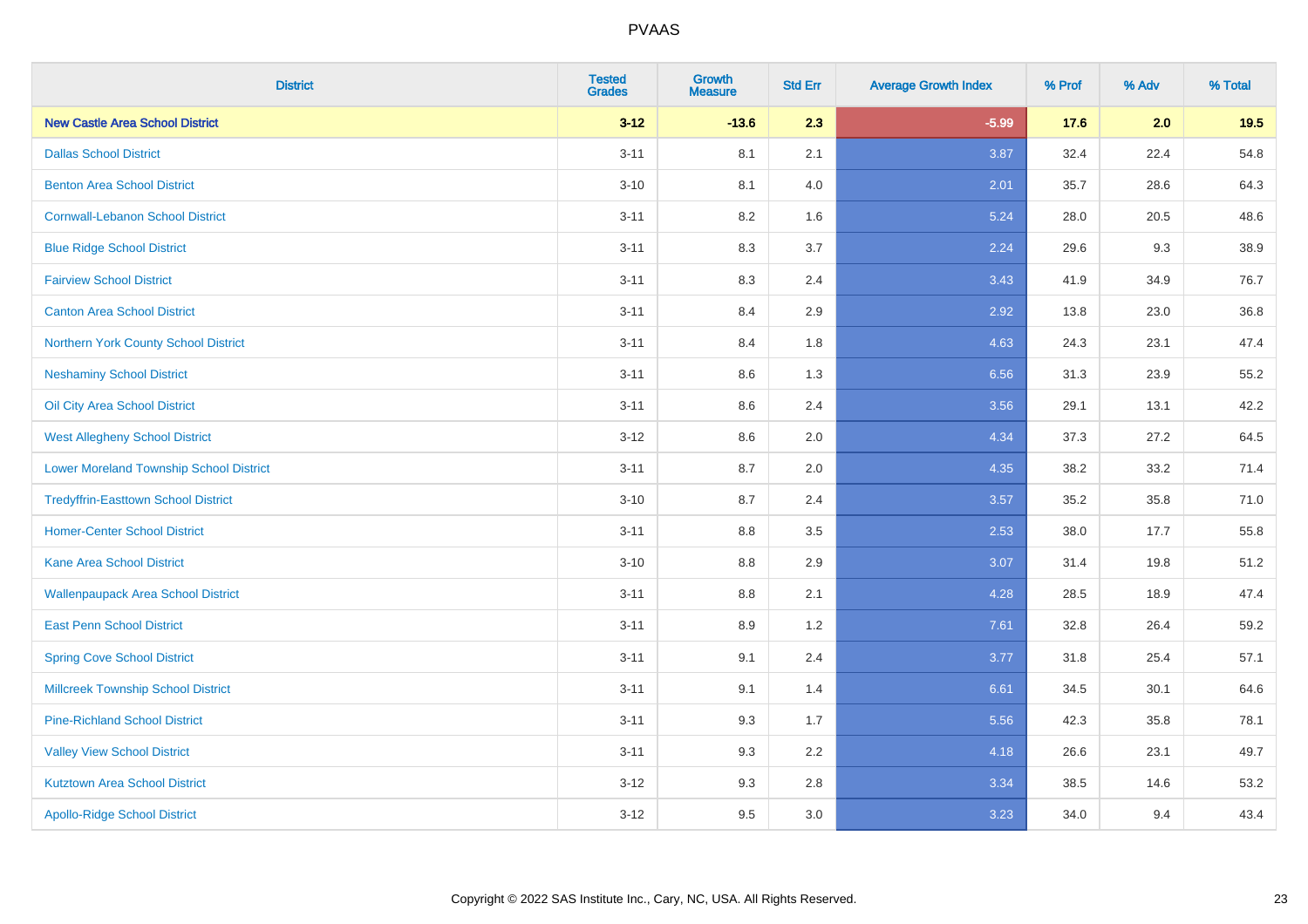| <b>District</b>                          | <b>Tested</b><br><b>Grades</b> | <b>Growth</b><br><b>Measure</b> | <b>Std Err</b> | <b>Average Growth Index</b> | % Prof | % Adv | % Total |
|------------------------------------------|--------------------------------|---------------------------------|----------------|-----------------------------|--------|-------|---------|
| <b>New Castle Area School District</b>   | $3 - 12$                       | $-13.6$                         | 2.3            | $-5.99$                     | 17.6   | 2.0   | 19.5    |
| <b>Avon Grove Charter School</b>         | $3 - 11$                       | 9.8                             | 3.1            | 3.18                        | 32.4   | 26.0  | 58.4    |
| <b>Armstrong School District</b>         | $3 - 11$                       | 9.8                             | 1.6            | 6.22                        | 32.8   | 24.6  | 57.4    |
| <b>Oswayo Valley School District</b>     | $3 - 12$                       | 9.9                             | 5.1            | 1.93                        | 26.5   | 44.1  | 70.6    |
| <b>Fleetwood Area School District</b>    | $3 - 10$                       | 10.4                            | 2.0            | 5.19                        | 31.7   | 25.8  | 57.5    |
| <b>Warrior Run School District</b>       | $3 - 11$                       | 10.5                            | 2.7            | 3.86                        | 34.1   | 16.8  | 50.9    |
| <b>Manheim Township School District</b>  | $3-12$                         | 10.9                            | 1.5            | 7.51                        | 30.9   | 31.0  | 61.9    |
| <b>Methacton School District</b>         | $3 - 11$                       | 11.0                            | 1.6            | 6.94                        | 36.0   | 33.6  | 69.6    |
| <b>West Perry School District</b>        | $3 - 11$                       | 11.0                            | 2.3            | 4.76                        | 26.9   | 20.5  | 47.4    |
| Lampeter-Strasburg School District       | $3 - 12$                       | 11.0                            | 1.9            | 5.69                        | 35.4   | 32.3  | 67.7    |
| <b>Wilmington Area School District</b>   | $3 - 11$                       | 11.1                            | 3.3            | 3.37                        | 29.8   | 26.2  | 56.0    |
| <b>Belle Vernon Area School District</b> | $3 - 11$                       | 11.1                            | 2.3            | 4.88                        | 31.6   | 25.4  | 57.1    |
| <b>Steel Valley School District</b>      | $3 - 11$                       | 11.1                            | 3.3            | 3.33                        | 34.8   | 10.1  | 44.9    |
| <b>Upper Darby School District</b>       | $3 - 12$                       | 11.2                            | 1.4            | 8.28                        | 23.8   | 11.8  | 35.6    |
| <b>Greenwood School District</b>         | $3 - 11$                       | 11.3                            | 3.6            | 3.14                        | 31.2   | 32.8  | 63.9    |
| <b>Franklin Regional School District</b> | $3 - 11$                       | 11.3                            | 1.8            | 6.13                        | 30.0   | 35.0  | 65.0    |
| <b>Lehighton Area School District</b>    | $3 - 11$                       | 11.4                            | 2.4            | 4.84                        | 30.5   | 24.9  | 55.3    |
| <b>Line Mountain School District</b>     | $3 - 11$                       | 11.7                            | 3.9            | 3.01                        | 40.4   | 42.3  | 82.7    |
| <b>Whitehall-Coplay School District</b>  | $3 - 11$                       | 11.8                            | 1.7            | 7.06                        | 32.3   | 21.7  | 54.0    |
| <b>Indiana Area School District</b>      | $3 - 11$                       | 12.0                            | 2.0            | 5.98                        | 30.0   | 30.4  | 60.3    |
| <b>Blue Mountain School District</b>     | $3 - 10$                       | 12.2                            | 2.1            | 5.81                        | 30.7   | 26.1  | 56.8    |
| <b>Quaker Valley School District</b>     | $3 - 11$                       | 12.2                            | 2.5            | 4.90                        | 39.5   | 26.4  | 65.9    |
| <b>Montrose Area School District</b>     | $3 - 10$                       | 12.3                            | 2.8            | 4.41                        | 37.8   | 28.9  | 66.7    |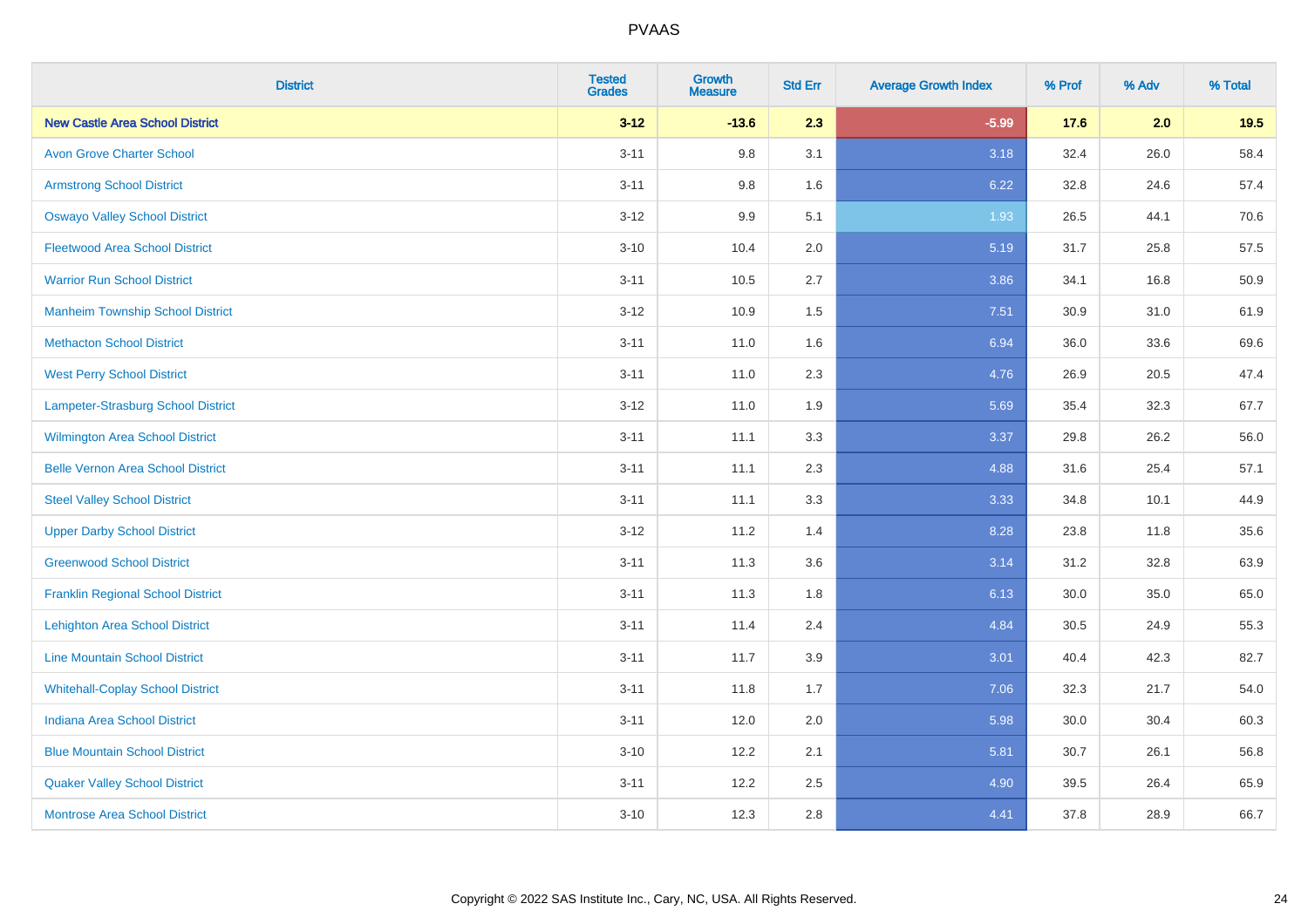| <b>District</b>                                 | <b>Tested</b><br><b>Grades</b> | <b>Growth</b><br><b>Measure</b> | <b>Std Err</b> | <b>Average Growth Index</b> | % Prof | % Adv | % Total |
|-------------------------------------------------|--------------------------------|---------------------------------|----------------|-----------------------------|--------|-------|---------|
| <b>New Castle Area School District</b>          | $3 - 12$                       | $-13.6$                         | 2.3            | $-5.99$                     | 17.6   | 2.0   | 19.5    |
| <b>Mifflin County School District</b>           | $3 - 11$                       | 12.3                            | 1.6            | 7.69                        | 35.1   | 15.1  | 50.3    |
| <b>Cocalico School District</b>                 | $3 - 11$                       | 12.3                            | 1.9            | 6.48                        | 28.2   | 32.3  | 60.5    |
| Allegheny-Clarion Valley School District        | $3 - 10$                       | 12.3                            | 4.1            | 3.03                        | 33.3   | 19.0  | 52.4    |
| <b>Manheim Central School District</b>          | $3 - 11$                       | 12.8                            | 2.0            | 6.52                        | 27.8   | 35.4  | 63.2    |
| Pen Argyl Area School District                  | $3 - 12$                       | 12.8                            | 2.5            | 5.10                        | 28.5   | 23.8  | 52.3    |
| <b>Central York School District</b>             | $3 - 12$                       | 12.9                            | 1.5            | 8.64                        | 31.4   | 24.1  | 55.5    |
| <b>Laurel School District</b>                   | $3 - 11$                       | 13.0                            | 3.1            | 4.19                        | 30.3   | 15.7  | 46.1    |
| <b>North Pocono School District</b>             | $3 - 11$                       | 13.1                            | 3.7            | 3.54                        | 31.4   | 33.3  | 64.7    |
| <b>Maritime Academy Charter School</b>          | $3 - 10$                       | 13.2                            | 3.1            | 4.29                        | 24.0   | 1.3   | 25.3    |
| <b>Lakeland School District</b>                 | $3 - 11$                       | 13.3                            | 2.8            | 4.80                        | 22.2   | 21.2  | 43.4    |
| <b>Tuscarora School District</b>                | $3 - 11$                       | 13.4                            | 2.2            | 6.20                        | 37.1   | 26.3  | 63.4    |
| <b>Hempfield School District</b>                | $3 - 11$                       | 13.4                            | 1.3            | 10.53                       | 29.9   | 36.8  | 66.7    |
| <b>Harbor Creek School District</b>             | $3 - 11$                       | 13.4                            | 2.3            | 5.80                        | 34.5   | 40.7  | 75.2    |
| <b>Council Rock School District</b>             | $3 - 11$                       | 13.5                            | 1.1            | 12.27                       | 32.0   | 35.4  | 67.4    |
| <b>Iroquois School District</b>                 | $3 - 11$                       | 13.6                            | 2.8            | 4.83                        | 33.3   | 16.0  | 49.4    |
| <b>Upper Saint Clair School District</b>        | $3 - 11$                       | 13.8                            | 1.8            | 7.86                        | 32.2   | 44.5  | 76.7    |
| <b>Upper Merion Area School District</b>        | $3 - 11$                       | 14.0                            | 2.0            | 7.15                        | 34.4   | 32.6  | 67.0    |
| <b>Hermitage School District</b>                | $3-12$                         | 14.0                            | 2.5            | 5.59                        | 34.0   | 27.0  | 61.0    |
| <b>Peters Township School District</b>          | $3 - 11$                       | 14.1                            | 1.7            | 8.16                        | 35.2   | 41.6  | 76.8    |
| Penns Valley Area School District               | $3 - 12$                       | 14.1                            | 2.6            | 5.33                        | 29.6   | 23.3  | 52.9    |
| Capital Area School for the Arts Charter School | $9 - 11$                       | 14.2                            | 4.5            | 3.13                        | 27.5   | 30.0  | 57.5    |
| <b>Agora Cyber Charter School</b>               | $3 - 11$                       | 14.6                            | 2.4            | 6.03                        | 24.7   | 19.5  | 44.2    |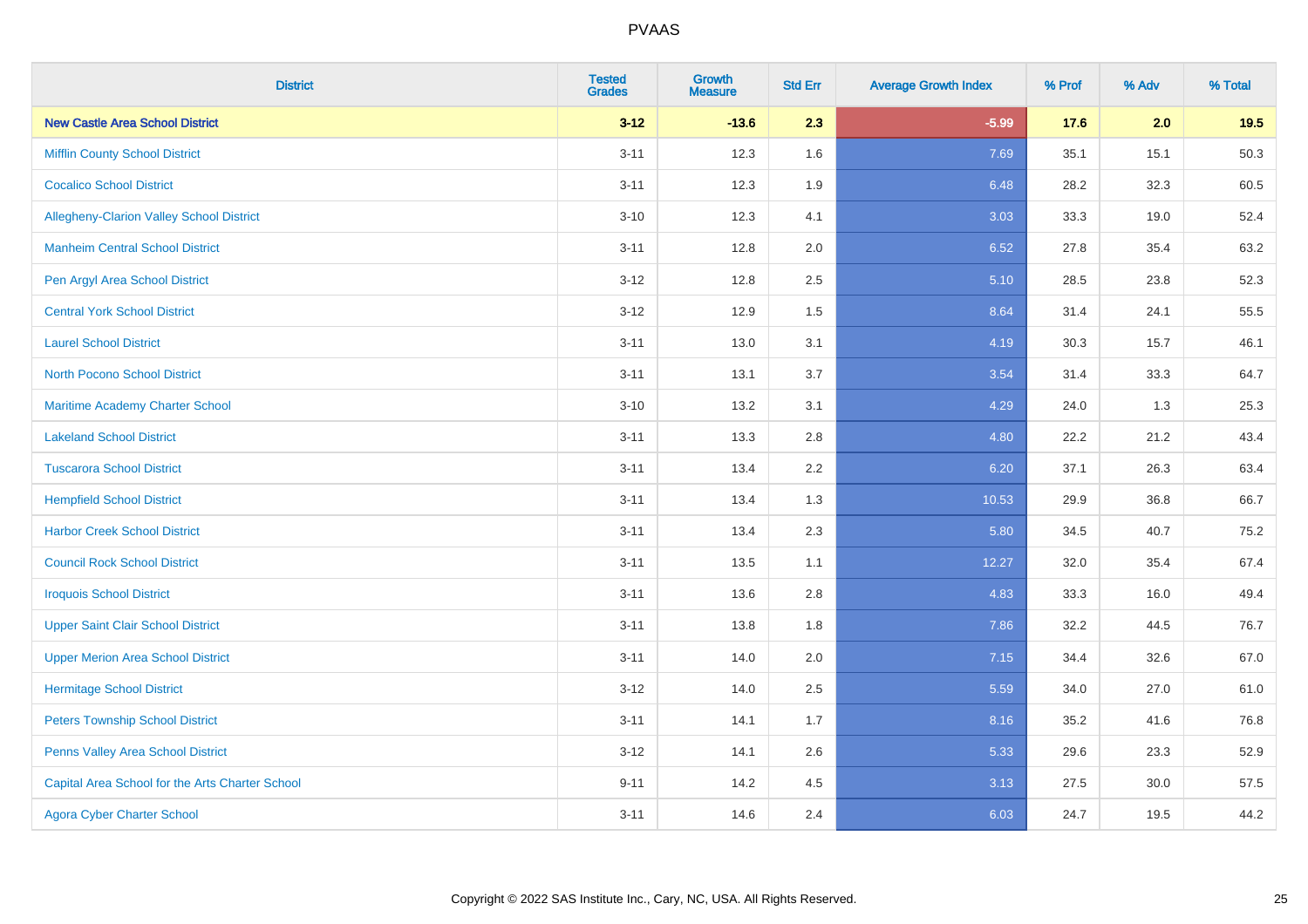| <b>District</b>                              | <b>Tested</b><br><b>Grades</b> | <b>Growth</b><br><b>Measure</b> | <b>Std Err</b> | <b>Average Growth Index</b> | % Prof | % Adv | % Total |
|----------------------------------------------|--------------------------------|---------------------------------|----------------|-----------------------------|--------|-------|---------|
| <b>New Castle Area School District</b>       | $3 - 12$                       | $-13.6$                         | 2.3            | $-5.99$                     | 17.6   | 2.0   | 19.5    |
| <b>Coudersport Area School District</b>      | $3 - 11$                       | 14.8                            | 3.4            | 4.33                        | 34.7   | 28.0  | 62.7    |
| Lake-Lehman School District                  | $3 - 11$                       | 14.9                            | 2.8            | 5.34                        | 25.8   | 22.5  | 48.3    |
| <b>Southern York County School District</b>  | $3 - 11$                       | 15.5                            | 1.8            | 8.48                        | 37.6   | 29.2  | 66.8    |
| <b>Central Bucks School District</b>         | $3 - 11$                       | 15.5                            | 0.9            | 17.94                       | 34.8   | 41.4  | 76.2    |
| <b>Delaware Valley School District</b>       | $3 - 11$                       | 15.7                            | 1.6            | 9.62                        | 36.7   | 32.1  | 68.8    |
| <b>Punxsutawney Area School District</b>     | $3 - 11$                       | 15.8                            | 2.7            | 5.83                        | 18.6   | 29.0  | 47.6    |
| Unionville-Chadds Ford School District       | $3 - 11$                       | 15.8                            | 1.7            | 9.12                        | 31.2   | 48.0  | 79.2    |
| Palmyra Area School District                 | $3 - 11$                       | 16.2                            | 1.8            | 9.02                        | 38.8   | 34.0  | 72.8    |
| <b>Upper Dauphin Area School District</b>    | $3 - 11$                       | 16.5                            | 5.1            | 3.26                        | 37.5   | 26.8  | 64.3    |
| <b>Spring-Ford Area School District</b>      | $3 - 11$                       | 16.6                            | 1.2            | 14.02                       | 30.4   | 45.3  | 75.7    |
| <b>West Branch Area School District</b>      | $3 - 11$                       | 17.0                            | 3.3            | 5.20                        | 47.1   | 19.1  | 66.2    |
| North Penn School District                   | $3 - 11$                       | 17.6                            | 1.0            | 17.53                       | 30.8   | 35.7  | 66.4    |
| <b>Fox Chapel Area School District</b>       | $3 - 11$                       | 17.6                            | 1.9            | 9.47                        | 22.9   | 52.0  | 74.9    |
| <b>Pequea Valley School District</b>         | $3 - 11$                       | 18.0                            | 3.1            | 5.74                        | 29.2   | 37.5  | 66.7    |
| <b>North Allegheny School District</b>       | $3 - 11$                       | 18.0                            | 1.3            | 14.25                       | 30.5   | 42.9  | 73.4    |
| <b>Danville Area School District</b>         | $3 - 11$                       | 18.4                            | 2.6            | 7.19                        | 32.0   | 46.1  | 78.1    |
| <b>Souderton Area School District</b>        | $3 - 11$                       | 18.5                            | 1.4            | 12.86                       | 39.2   | 31.2  | 70.4    |
| <b>Cumberland Valley School District</b>     | $3 - 12$                       | 18.6                            | 1.2            | 15.79                       | 31.3   | 39.2  | 70.5    |
| <b>Lower Merion School District</b>          | $3 - 11$                       | 18.9                            | 1.2            | 15.42                       | 29.4   | 48.6  | 78.0    |
| <b>Saucon Valley School District</b>         | $3 - 11$                       | 18.9                            | 2.2            | 8.48                        | 26.0   | 39.6  | 65.6    |
| <b>Berlin Brothersvalley School District</b> | $3 - 11$                       | 19.6                            | 4.0            | 4.93                        | 28.3   | 41.3  | 69.6    |
| <b>Dallastown Area School District</b>       | $3 - 11$                       | 19.9                            | 1.4            | 14.14                       | 36.8   | 34.2  | 71.0    |